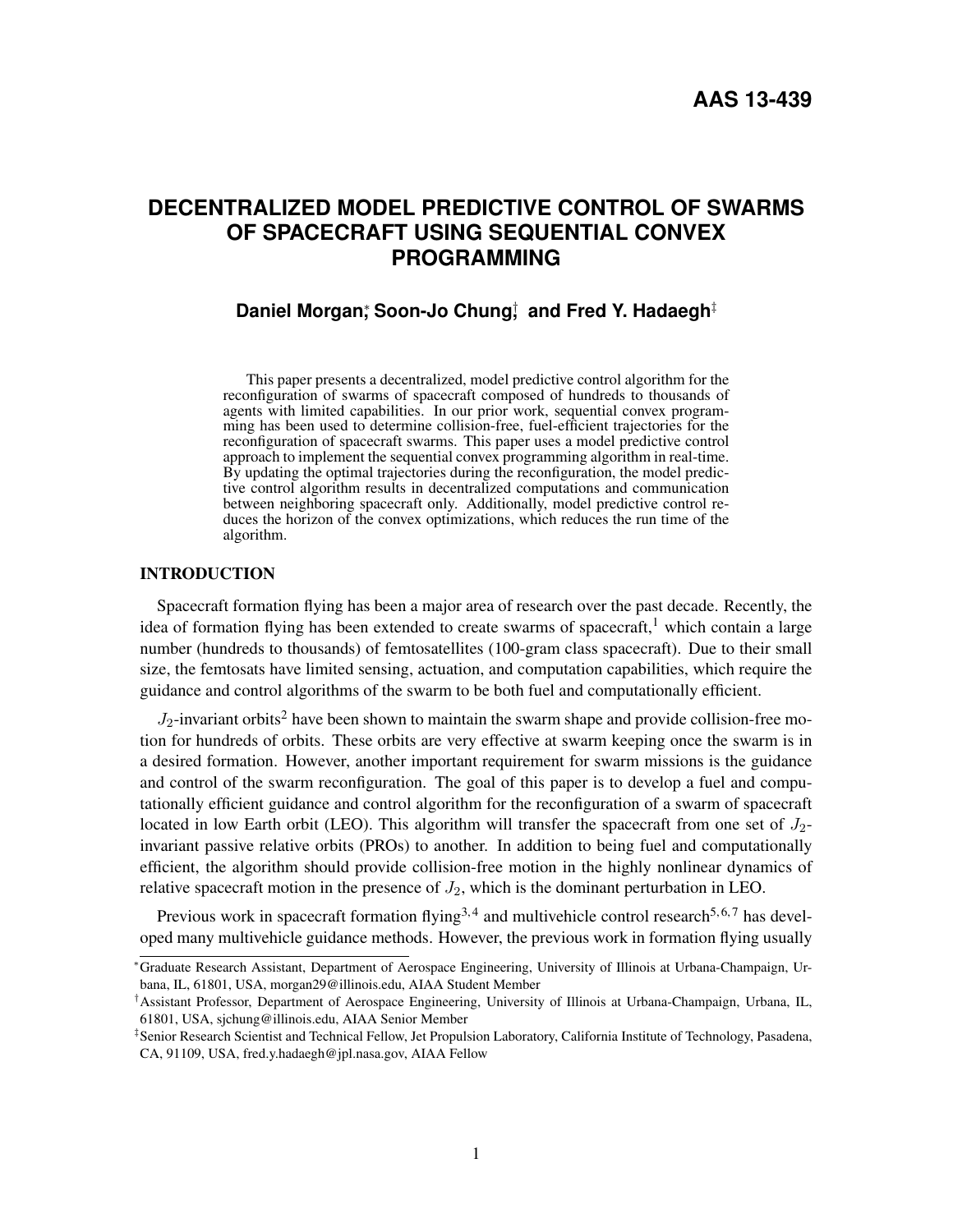deals with a small number of spacecraft, a dozen at the most. Additionally, the spacecraft are much larger than femtosats with greater capabilities. The swarm guidance algorithms must be different from previous research because they need to simultaneously address the large number of agents, the modest capabilities of each individual agent, and the complex dynamic environment. Specifically, the large number of spacecraft makes collision avoidance a major challenge and the limited computational capabilities of each agent require that the swarm reconfiguration algorithm is very simple so that it can be run onboard the femtosats in real time.

The reconfiguration of a swarm of spacecraft can be formulated as a nonlinear optimal control problem. Many methods have been developed for solving nonlinear optimal control problems. Due to the complicated nonlinear dynamics of swarms of spacecraft, indirect methods become difficult to use because they require the derivation of the first-order necessary conditions for optimality. $8,9$  $8,9$ Therefore, many optimization problems are solved using direct methods, which parameterize the control, and sometimes the state, space reducing the problem to a nonlinear optimization. Pseu-dospectral methods<sup>[10](#page-18-9)</sup> have been used for trajectory optimization but this method solves a centralized problem which will scale poorly with the number of spacecraft due to the coupling of spacecraft in the collision avoidance constraints. Mixed integer linear programming (MILP) can be used to enforce collision avoidance constraints and has been implemented in real-time $11$  as well as used for preplanning trajectories.<sup>[12,](#page-18-11) [13](#page-18-12)</sup> However, these algorithms will also scale poorly as the number of spacecraft increases due to the increase in integer variables caused by the increase in the number of collision constraints.

To find a swarm reconfiguration algorithm that can be run onboard the femtosats, more efficient optimization algorithms are considered. Convex optimization<sup>[14](#page-18-13)</sup> has been used in multi-vehicle trajectory design and it has been shown to efficiently achieve a global optimum. Mattingley et al.<sup>[15](#page-19-0)</sup> used convex optimization to implement a receding horizon controller for a convex problem. Acikmese et al.<sup>[16](#page-19-1)</sup> used convex optimization to find trajectories for a formation reconfiguration with collision avoidance. However, convexifying the collision constraints results in an overly conserva-tive approximation of the collision-free region. In our prior work,<sup>[17](#page-19-2)</sup> sequential convex programming  $(SCP)^{18}$  $(SCP)^{18}$  $(SCP)^{18}$  was applied to the swarm reconfiguration. SCP uses multiple iterations to ensure that the convex approximations of nonconvex constraints are accurate resulting in more fuel-efficient trajectories. Additionally, the SCP algorithms can be written using freely available software, such as  $Cvx<sup>19</sup>$  $Cvx<sup>19</sup>$  $Cvx<sup>19</sup>$  to solve the convex programming problems at each iteration.

By solving the swarm reconfiguration as an optimization problem, the entire trajectory is gener-ated for each spacecraft at the initial time. In our prior work,<sup>[17](#page-19-2)</sup> it was shown that these trajectories can be computed onboard the femtosats. However, calculating the entire trajectory, with collision avoidance, for each spacecraft at the initial time requires each spacecraft to have strong communication capabilities. In order to relax this assumption, the swarm reconfiguration is formulated as a model predictive control (MPC), or receding horizon control, problem using SCP to solve the optimizations.

MPC has been a major research area in recent years.<sup>[20,](#page-19-5) [21](#page-19-6)</sup> The original MPC problem has been modified to create robust  $MPC^{22, 23, 24}$  $MPC^{22, 23, 24}$  $MPC^{22, 23, 24}$  $MPC^{22, 23, 24}$  $MPC^{22, 23, 24}$  $MPC^{22, 23, 24}$  $MPC^{22, 23, 24}$  and fast  $MPC^{25, 26}$  $MPC^{25, 26}$  $MPC^{25, 26}$  $MPC^{25, 26}$  $MPC^{25, 26}$  Additionally, MPC has been used in ap-plications similar to swarm guidance, such as vehicle maneuvering<sup>[22](#page-19-7)</sup> and spacecraft landing.<sup>[27](#page-19-12)</sup> In all of these variations and applications of MPC, the basic idea remains the same. MPC computes the control input by solving a finite-horizon optimization subject to control and state constraints with the current state as the initial state of the optimization. Then, the control input is applied to the system until a new computation is completed giving an updated control input.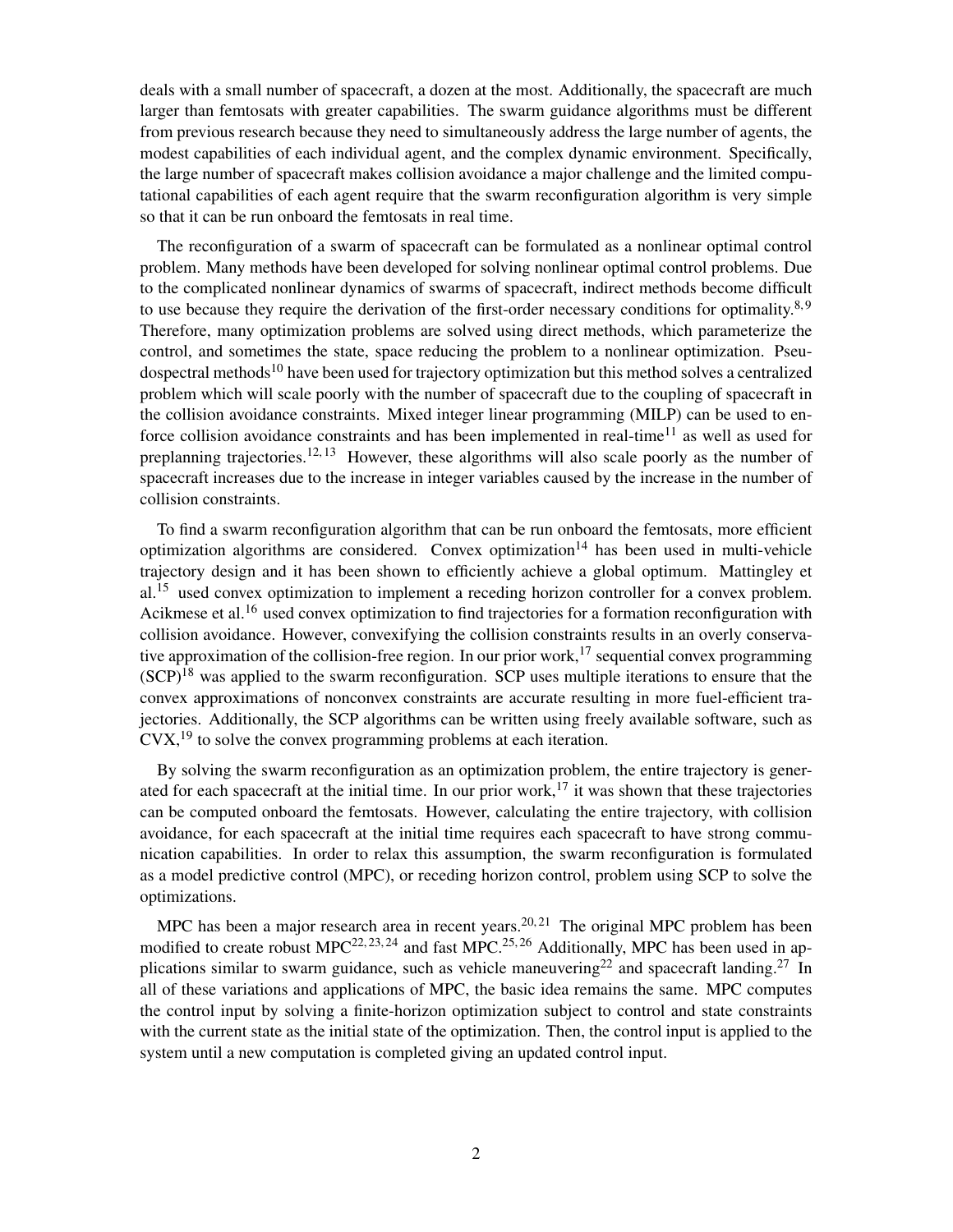The goal of this paper is to develop a model predictive control implementation, which provides collision-free motion for the reconfiguration of swarms of spacecraft and can be implemented on a femtosat with limited computation and communication capabilities. The MPC algorithm presented in this paper will build upon our prior work on  $J_2$  $J_2$ -invariant orbits $^2$  and optimal swarm trajectories.  $^{17}$  $^{17}$  $^{17}$ The  $J_2$  $J_2$ -invariant conditions from our prior work<sup>2</sup> are used as the boundary conditions for the swarm reconfiguration. The SCP algorithm<sup>[17](#page-19-2)</sup> will be used to compute the optimizations used in the MPC implementation, which results in a fully decentralized reconfiguration algorithm.

The novelty of the MPC implementation using SCP is that it decentralizes the computations and communications required for swarm reconfiguration with collision avoidance. This allows the algorithm to handle hundreds to thousands of spacecraft in real time with calculations performed onboard the femtosats. Additionally, the MPC implementation offers several other advantages. First, the limited horizon of the MPC implementation greatly reduces the size of the SCP problem and, therefore, the run time. Additionally, the limited horizon allows the algorithm to include collision avoidance constraints for only the neighboring spacecraft. This decentralizes the communication requirements of the SCP algorithm. Finally, by running the SCP algorithm multiple times, any differences between the desired and actual trajectories, which can be caused by errors or uncertainties, are accounted for when computing the future trajectories. This provides some robustness to the MPC implementation that is not present when the SCP algorithm is run only once at the initial time.

The paper is organized as follows. First, the swarm reconfiguration is discussed and the optimal control problem is described. Then, the SCP problem is implemented using MPC and the effectiveness of this algorithm is investigated. Finally, the results of simulations are discussed.

#### GUIDANCE OF SWARMS OF SPACECRAFT

In this section, the swarm reconfiguration is presented as a continuous, finite horizon optimal control problem. The swarm reconfiguration involves the transfer of hundreds to thousands of spacecraft from one  $J_2$  $J_2$ -invariant PRO<sup>2</sup> to another while avoiding collisions between spacecraft and minimizing the total fuel used during the transfer. To properly define the variables and constraints involved in the optimization problem, two coordinate systems must be defined. First, the Earth Centered Inertial (ECI) coordinate system is used to locate the chief spacecraft or a virtual reference point called the chief orbit (see Figure [1a](#page-3-0)). This coordinate system is inertially fixed and located at the center of the Earth. The  $\hat{X}^*$  direction points towards the vernal equinox, the  $\hat{Z}$  direction points towards the north pole, and the  $\hat{Y}$  direction is perpendicular to the other two and completes the right-handed coordinate system. The second coordinate system is the Local Vertical, Local Horizonal (LVLH) coordinate system. The LVLH frame is centered at the chief spacecraft or chief orbit. Figure [1a](#page-3-0) shows the LVLH frame with respect to a chief spacecraft. The  $\hat{x}$ , or radial, direction is always aligned with the position vector and points away from the Earth, the  $\hat{z}$ , or crosstrack, direction is aligned with the angular momentum vector, and the  $\hat{y}$ , or alongtrack, direction completes the right-handed coordinate system. The LVLH frame is a rotating frame with a rotation rate of  $\omega_x$ about the radial axis and  $\omega_z$  about the crosstrack axis. The relative state of the deputy spacecraft in the LVLH frame is expressed by  $x_j = [x_j \quad y_j \quad z_j \quad \dot{x}_j \quad \dot{y}_j \quad \dot{z}_j]^T$ .

The optimization problem for swarm reconfiguration is written using the LVLH coordinates and dynamics. The equations of motion for spacecraft in the LVLH frame are shown in the Appendix.<sup>[28](#page-19-13)</sup>

The reference orbit should be defined by either a virtual or passive spacecraft so that the equations

<span id="page-2-0"></span><sup>∗</sup>A notation section defining the symbols used in this paper is located after the acknowledgement section.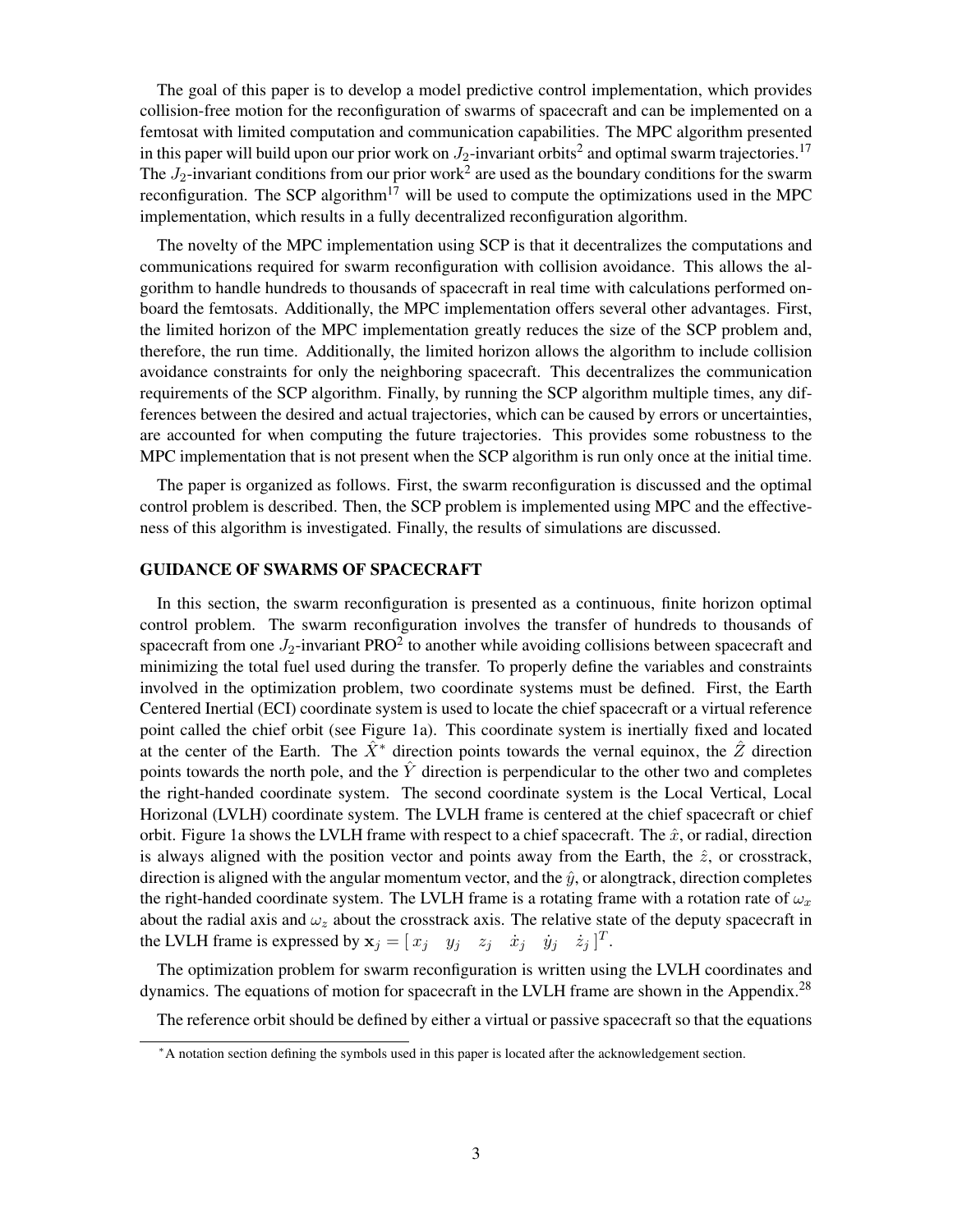

<span id="page-3-0"></span>Figure 1. A visualization of the relative coordinate system and a spacecraft swarm<sup>[2](#page-18-1)</sup>

of motion can be integrated and the reference orbital elements  $($ ce) can be thought of as known values in the optimization problem. The dynamics constraints are given in the Appendix. In addition to the dynamics constraints, the following constraints must be enforced as well.

$$
\|\mathbf{u}_j(t)\| \le U_{\text{max}} \qquad \forall t \in [0, t_f], \qquad j = 1, \dots, N \tag{1}
$$

$$
||C[\mathbf{x}_{j}(t) - \mathbf{x}_{i}(t)]|| \ge R_{\text{col}} \qquad \forall t \in [0, t_{f}], \qquad i > j, \qquad j = 1, ..., N - 1 \tag{2}
$$

$$
\mathbf{x}_{j}(0) = \mathbf{x}_{j,0} \qquad j = 1,\ldots,N
$$
\n(3)

<span id="page-3-4"></span><span id="page-3-3"></span><span id="page-3-2"></span><span id="page-3-1"></span>
$$
\mathbf{x}_j(t_f) = \mathbf{x}_{j,f} \qquad j = 1,\dots,N \tag{4}
$$

where  $C = [I_{3\times 3} \ 0_{3\times 3}]$ . Equation [\(1\)](#page-3-1) represents the limitation on the magnitude of the control vector with  $U_{\text{max}}$  being the maximum allowable control magnitude, Eq. [\(2\)](#page-3-2) is the collision avoidance constraint with  $R_{\text{col}}$  being the minimum allowable distance between two spacecraft, and Eqs. [\(3\)](#page-3-3)-[\(4\)](#page-3-4) are the initial state constraint and the final state constraint, respectively. For the simulations, random positions are chosen for the initial and final states and the velocities are determined using the  $J_2$  $J_2$ -invariant conditions developed in our prior work.<sup>2</sup>

The objective of the swarm reconfiguration is to minimize fuel. Therefore, we can define the swarm reconfiguration as follows

*Problem 1: Nonconvex Optimization*

<span id="page-3-5"></span>
$$
\min_{\mathbf{u}_j, j=1,\dots,N} \sum_{j=1}^N \int_0^{t_f} \|\mathbf{u}_j(t)\| dt \quad \text{subject to} \quad \{(39), (1) - (4)\} \tag{5}
$$

It is important to note that the objective function and the constraints of Eqs. [\(1\)](#page-3-1), [\(3\)](#page-3-3), and [\(4\)](#page-3-4) already satisfy the requirements for a convex programming problem. Therefore, only the dynamics, Eq. [\(39\)](#page-17-0), and the collision avoidance constraints, Eq. [\(2\)](#page-3-2), need to be converted in order to make Problem 1 (Eq. [\(5\)](#page-3-5)) convex.

The next step is to express the swarm reconfiguration problem, described in Problem 1, as a convex program. To convexify Problem 1, the dynamic constraints in Eq. [\(39\)](#page-17-0) are linearized, the state and control variables are discretized, and the collision avoidance constraints in Eq. [\(2\)](#page-3-2) are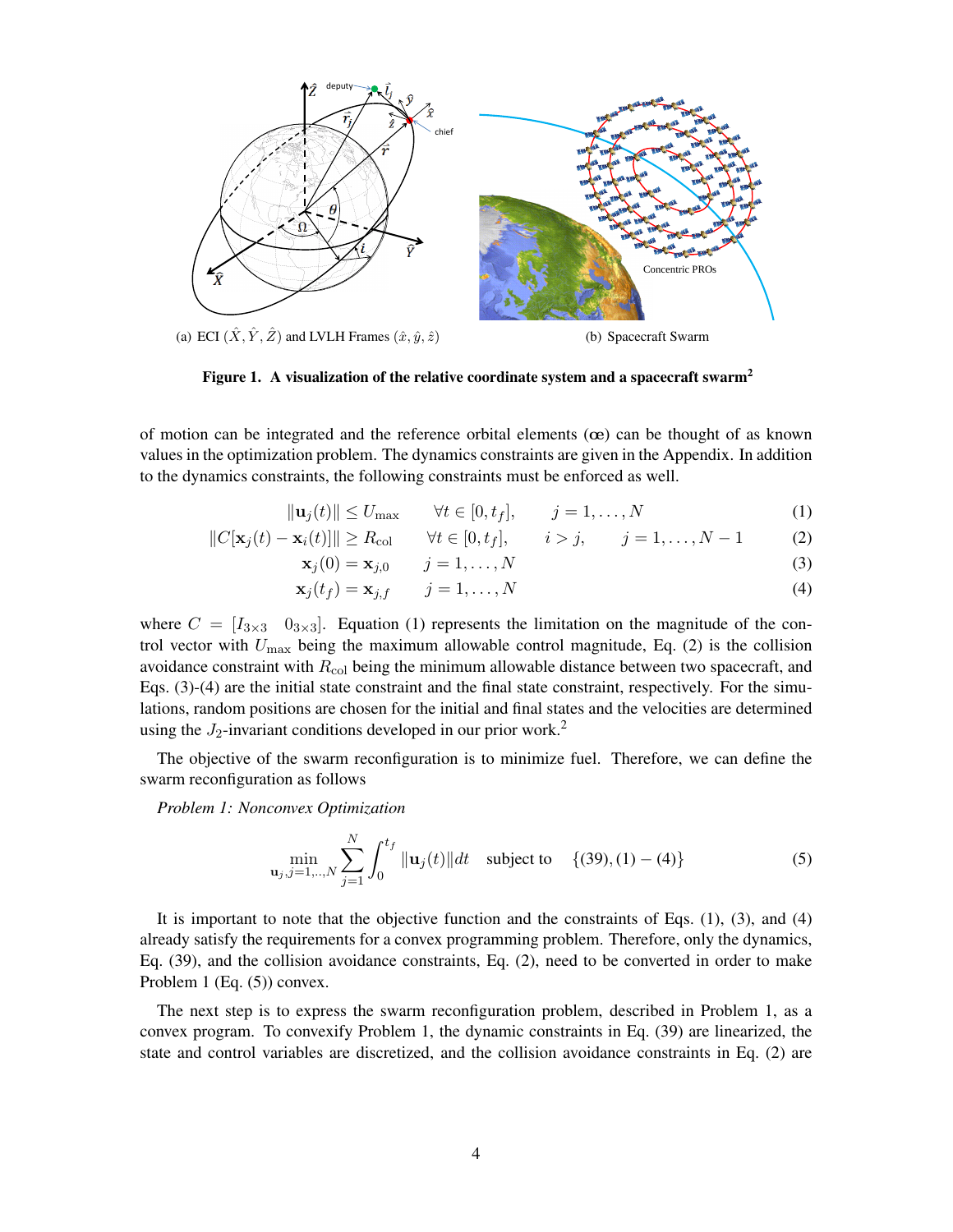convexified. This convexification process is shown in detail in our prior work.<sup>[17](#page-19-2)</sup> The definitions and derivations of  $A_d$ ,  $B_d$ , and  $c_d$  are located in the Appendix. The resulting convex program is shown in Problem 2.

*Problem 2: Convexified Optimization*

$$
\min_{\mathbf{u}_j} \sum_{k=1}^{T-1} \|\mathbf{u}_j[k]\| \Delta t \qquad \forall j = 1, \dots, N
$$
 (6)

subject to

$$
\mathbf{x}_j[k+1] = A_d(\bar{\mathbf{x}}_j, \mathbf{\omega})\mathbf{x}_j[k] + B_d \mathbf{u}_j[k] + c_d(\bar{\mathbf{x}}_j, \mathbf{\omega}), \quad k = 1, \dots, T-1, \quad j = 1, \dots, N \quad (7)
$$

$$
\|\mathbf{u}_{j}[k]\| \le U_{\text{max}} \quad k = 1, \dots, T - 1, \quad j = 1, \dots, N \tag{8}
$$

<span id="page-4-0"></span>
$$
\mathbf{x}_j[1] = \mathbf{x}_{j,0} \quad j = 1,\dots,N \tag{9}
$$

$$
\mathbf{x}_j[T] = \mathbf{x}_{j,f} \quad j = 1,\dots,N \tag{10}
$$

$$
[\bar{\mathbf{x}}_j[k] - \bar{\mathbf{x}}_i[k]]^T C^T C[\mathbf{x}_j[k] - \mathbf{x}_i[k]] \ge R_{\text{col}} ||C[\bar{\mathbf{x}}_j[k] - \bar{\mathbf{x}}_i[k]]||
$$
  
\n
$$
k = 1, \dots, T, \quad i > j, \quad j = 1, \dots, N - 1
$$
\n(11)

In Problem 2, The collision avoidance constraints are converted to convex constraints. Because the collision avoidance constraints in their original form are the complement of a convex set, the best convex approximations will be affine constraints. In other words, the sphere which defines the forbidden region is approximated by a plane which is tangent to the sphere and perpendicular to the line segment between the two spacecraft. This idea is shown in 2-D using a line and a circle in Figure [2.](#page-5-0) Figure [2a](#page-5-0) shows the prohibited zone for the initial collision avoidance constraint and Figure [2b](#page-5-0) demonstrates the convexification of the constraint. Based on the positions of the spacecraft in the previous iteration of the SCP algorithm, a line (or plane in the 3-D version) is defined tangent to the nonconvex prohibited zone and perpendicular to the line segment connecting the spacecraft. This line defines a half space, which is the convex prohibited zone. As can be seen in Figure [2b](#page-5-0), the convex prohibited zone contains the nonconvex prohibited zone so collision avoidance is still guaranteed using this convexification method.

#### MODEL PREDICTIVE CONTROL

#### Problem Formulation

In this section, the convex program described in Problem 2 is converted to a MPC problem. In order to describe the MPC algorithm, Problem 3 and Problem 4 are defined. Problem 3 is defined so that the horizon for the optimization does not reach the terminal time for the reconfiguration. For this reason, the terminal constraint, Eq. [\(10\)](#page-4-0), in Problem 2 is not enforced in Problem 3. Instead, a terminal cost  $(h_i(\mathbf{x}[k], k))$  is added to the objective to estimate the cost of completing the reconfiguration from the state and time at the end of the optimization horizon. Problem 3 is used in the MPC algorithm when the horizon of the optimization does not reach the terminal time of the reconfiguration. Problem 4 is very similar to Problem 2 with the only difference being the starting time. Problem 4 is used in the MPC algorithm when the horizon of the optimization goes beyond the terminal time of the reconfiguration. In both Problem 3 and Problem 4, the spacecraft are assumed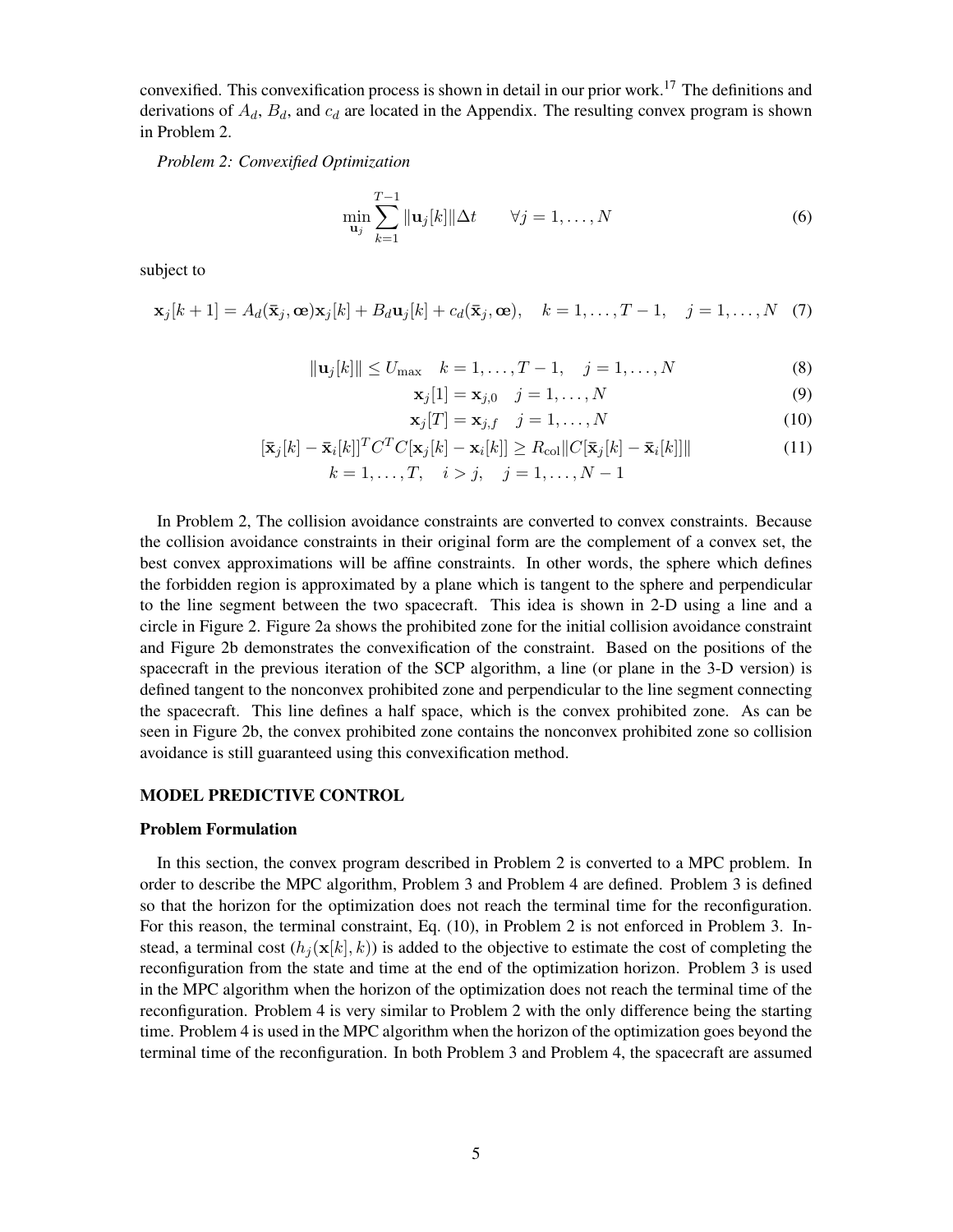

<span id="page-5-0"></span>Figure 2. Convexification of the 2-D collision avoidance constraint<sup>[17](#page-19-2)</sup>

to have limited communication range. Therefore, they can only communicate with the other spacecraft that are near them. This determines which pairs of spacecraft will have collision constraints. Problem 3 and Problem 4 are expressed as follows.

*Problem 3: Convex Optimization with Terminal Cost for*  $k_0 + T_H < T$ 

<span id="page-5-2"></span>
$$
\min_{\mathbf{u}_j} \sum_{k=k_0}^{k_0+T_H-1} \|\mathbf{u}_j[k]\| \Delta t + h_j \left( \mathbf{x}_j[k_0+T_H], k_0+T_H \right) \qquad \forall j=1,\ldots,N \tag{12}
$$

subject to

$$
\mathbf{x}_j[k+1] = A_d(\bar{\mathbf{x}}_j, \mathbf{\omega})\mathbf{x}_j[k] + B_d \mathbf{u}_j[k] + c_d(\bar{\mathbf{x}}_j, \mathbf{\omega}), \qquad k = k_0, \dots, k_0 + T_H - 1, \qquad j = 1, \dots, N
$$
\n(13)

$$
(\bar{\mathbf{x}}_j[k] - \bar{\mathbf{x}}_i[k])^T C^T C(\mathbf{x}_j[k] - \bar{\mathbf{x}}_i[k]) \ge R_{\text{col}} ||C(\bar{\mathbf{x}}_j[k] - \bar{\mathbf{x}}_i[k])||
$$
\n
$$
k = k_0, \dots, k_0 + T_H, \quad \{i, j\} : i \in \mathcal{N}_j, \quad \mathcal{N}_j = \{i | i > j, ||\mathbf{x}_j[k_0] - \mathbf{x}_i[k_0]|| \le R_{\text{comm}}\}
$$
\n(14)

$$
\|\mathbf{u}_{j}[k]\| \le U_{\text{max}} \qquad k = k_0, \dots, k_0 + T_H - 1, \qquad j = 1, \dots, N \tag{15}
$$

$$
\mathbf{x}_j[k_0] = \mathbf{x}_{j,\text{MPC}} \qquad j = 1, \dots, N \tag{16}
$$

*Problem 4: Convex Optimization with Terminal Constraint for*  $T - T_H \leq k_0 < T$ 

<span id="page-5-5"></span><span id="page-5-3"></span><span id="page-5-1"></span>
$$
\min_{\mathbf{u}_j} \sum_{k=k_0}^{T-1} \|\mathbf{u}_j[k]\| \Delta t \qquad \forall j = 1, \dots, N
$$
\n(17)

subject to  $(16)$  and

<span id="page-5-4"></span>
$$
\mathbf{x}_j[k+1] = A_d(\bar{\mathbf{x}}_j, \mathbf{\omega})\mathbf{x}_j[k] + B_d \mathbf{u}_j[k] + c_d(\bar{\mathbf{x}}_j, \mathbf{\omega}), \qquad k = k_0, \dots, T-1, \qquad j = 1, \dots, N
$$
\n(18)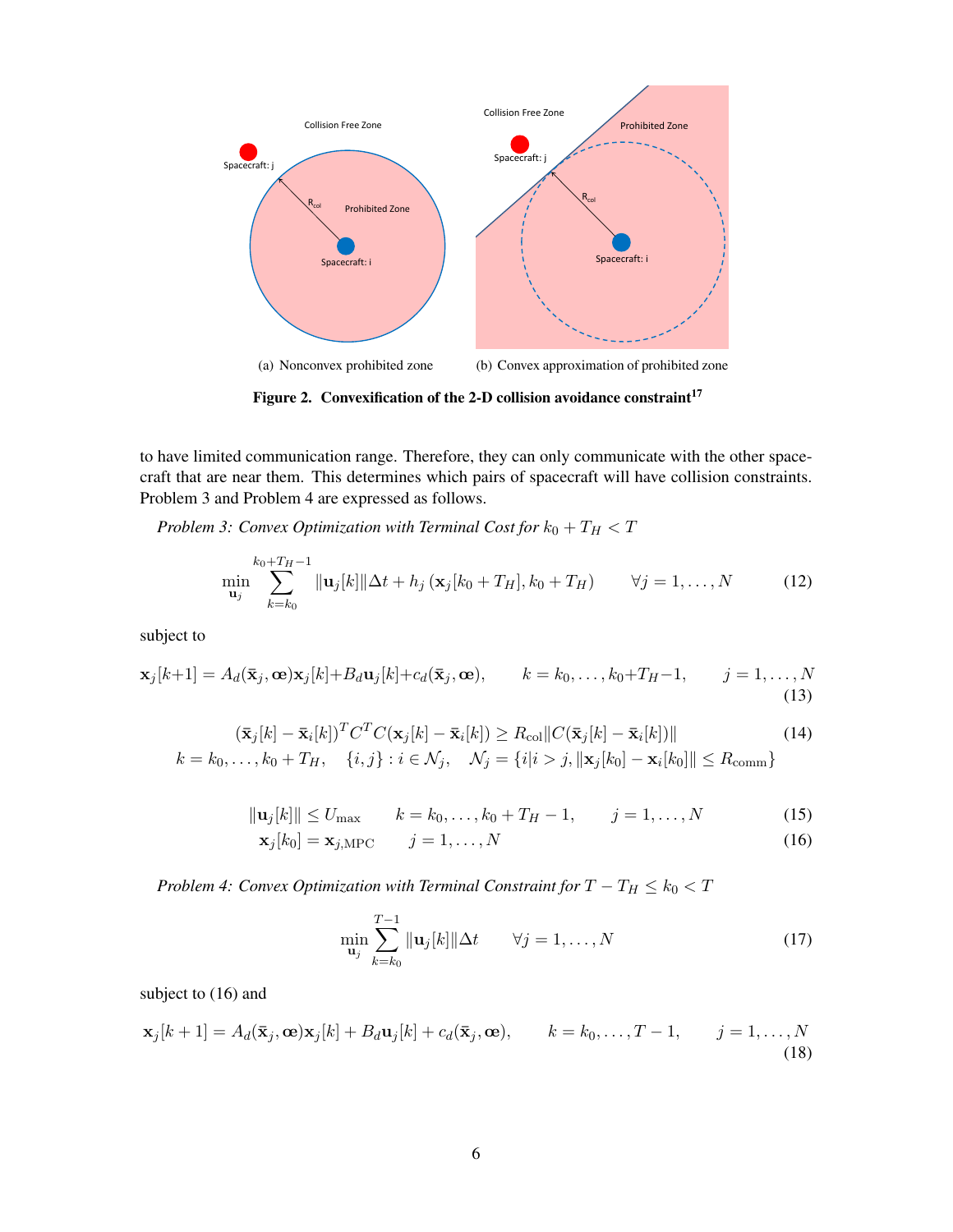

(a) Trajectory from running the SCP algorithm at (b) Trajectory from running the MPC implementhe initial time only tation of the SCP algorithm

<span id="page-6-0"></span>Figure 3. Convexification of the 2-D collision avoidance constraint

$$
(\bar{\mathbf{x}}_j[k] - \bar{\mathbf{x}}_i[k])^T C^T C(\mathbf{x}_j[k] - \bar{\mathbf{x}}_i[k]) \ge R_{\text{col}} ||C(\bar{\mathbf{x}}_j[k] - \bar{\mathbf{x}}_i[k])||
$$
\n
$$
k = k_0, \dots, T, \quad \{i, j\} : i \in \mathcal{N}_j, \quad \mathcal{N}_j = \{i|i > j, \|\mathbf{x}_j[k_0] - \mathbf{x}_i[k_0]\| \le R_{\text{comm}}\}
$$
\n
$$
(19)
$$

$$
\|\mathbf{u}_j[k]\| \le U_{\text{max}}
$$
  $k = k_0, ..., T - 1, \qquad j = 1, ..., N$  (20)

<span id="page-6-3"></span><span id="page-6-2"></span><span id="page-6-1"></span>
$$
\mathbf{x}_j[T] = \mathbf{x}_{j,f} \qquad j = 1,\dots,N \tag{21}
$$

The MPC implementation of the SCP algorithm (MPC-SCP) is performed by reducing the horizon of the SCP problem and then solving this problem repeatedly throughout the reconfiguration. Initially, the SCP algorithm<sup>[17](#page-19-2)</sup> is run for the optimal trajectory up to a finite horizon  $(T_H)$ . As the spacecraft approaches this horizon in real time, Problem 3 is solved using SCP for the current time step ( $k_0$ ) and position ( $\mathbf{x}_{j,\text{MPC}}$ ) up to the new horizon ( $k_0 + T_H$ ). It is important to note that  $k_0$ is the current time step at the beginning of each MPC iteration and increases with time.  $x_{i,MPC}$ is the real-time position and velocity of the spacecraft when the MPC algorithm is run. This value represents the initial condition of the MPC algorithm. Once  $k_0$  exceeds  $T - T_H$ , Problem 4 is solved instead of Problem 3. This process is repeated until the spacecraft reaches the desired position  $(x_{i,f})$ at the final time step  $(T)$ .

The result of the MPC implementation is a fully decentralized reconfiguration algorithm with improved computation times as well as better robustness when sensor and actuator errors are included. The decentralization of the swarm reconfiguration algorithm greatly reduces the communication and computation requirements of the femtosats. Additionally, the increased robustness properties of this algorithm will reduce the fuel requirements for the femtosats. The benefits of the MPC implementation with respect to robustness and fuel efficiency are shown in Figure [3.](#page-6-0) Figure [3a](#page-6-0) shows how an initial actuator or sensor error can cause the actual final position (blue circle) to have a significant error with respect to the desired final position (red circle) if the SCP algorithm is only run once. However, the MPC implementation in Figure [3b](#page-6-0) can reduce this error by updating the desired trajectory based on the actual position and velocity at various points (small blue circles) throughout the reconfiguration. In addition to reducing final position errors, the MPC implementation reduces the computation, communication, and fuel requirements, which is especially important for femtosats due to their very limited volume and mass.

#### **Stability**

The stability of the MPC-SCP algorithm is dependent on the terminal cost function  $(h_i(\mathbf{x}_i[k], k))$ in Eq. [\(12\)](#page-5-2) of Problem 3. In order to ensure the stability of the MPC algorithm, the terminal cost function  $(h_i (\mathbf{x}_i[k], k))$  is defined as the solution to the following optimization problem.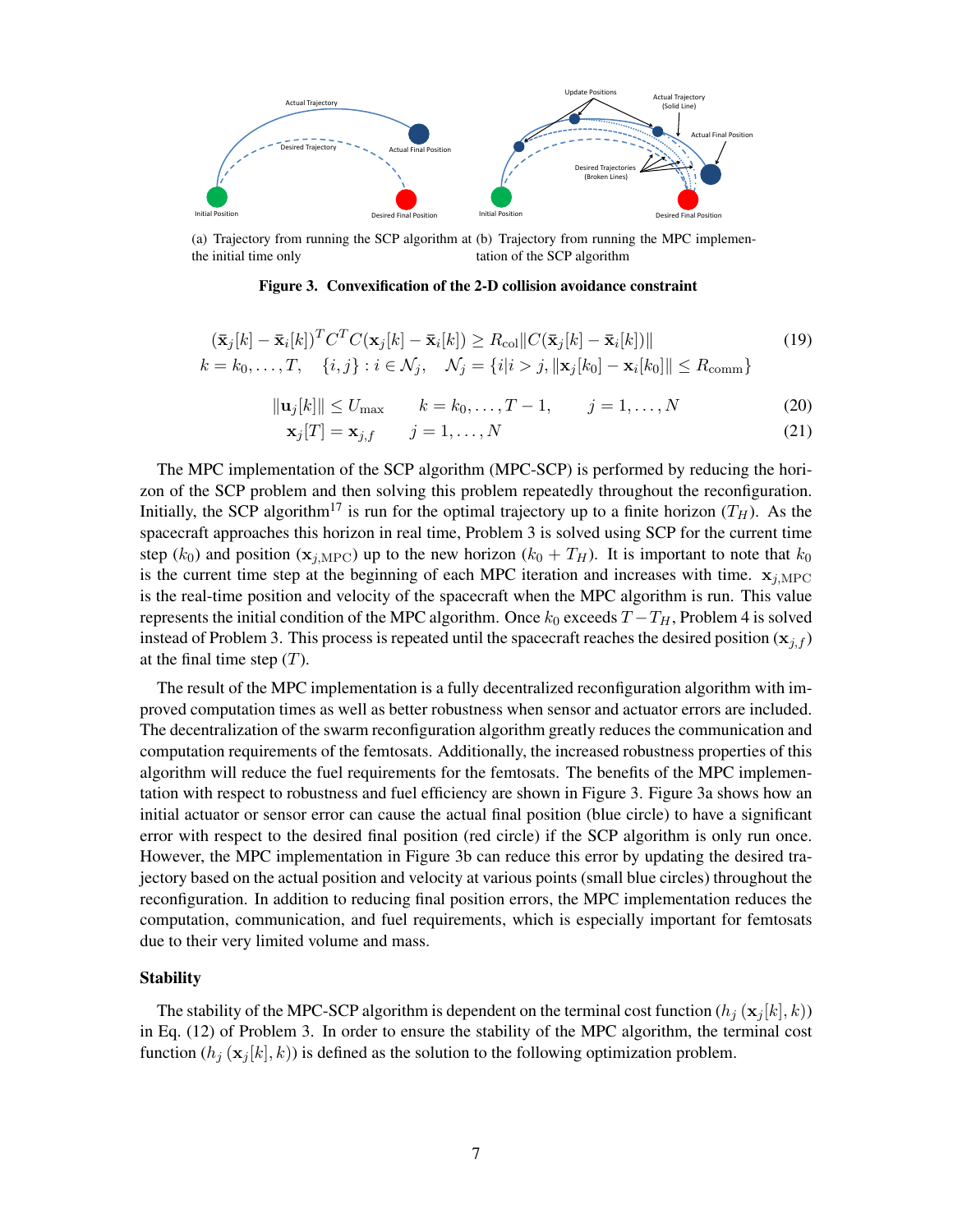

Figure 4. Illustration of the optimization horizon used in the MPC algorithms

*Problem 5: Convex Terminal Cost Function*

<span id="page-7-0"></span>Minimize [\(17\)](#page-5-3) subject to  $\{(16),(18),(20),(21)\}\$  $\{(16),(18),(20),(21)\}\$  $\{(16),(18),(20),(21)\}\$  $\{(16),(18),(20),(21)\}\$  $\{(16),(18),(20),(21)\}\$  $\{(16),(18),(20),(21)\}\$  $\{(16),(18),(20),(21)\}\$  $\{(16),(18),(20),(21)\}\$  $\{(16),(18),(20),(21)\}\$ 

This terminal cost function evaluates the fuel required to go from the position and time at the end of the horizon to the terminal position at the terminal time without considering collision avoidance constraints during this part of the trajectory. There are two reasons not to enforce the collision avoidance constraints when calculating the terminal cost function. First, the collision avoidance constraints add complexity to the problem so removing them greatly reduces the time required for the computation. Second, the spacecraft can only communicate with other spacecraft within a certain distance of them.

Substituting the terminal cost function that results from Problem 5 into Problem 3 results in the following optimization problem.

*Problem 6: Stable Convex Optimization for*  $k_0 + T_H < T$ 

Minimize [\(17\)](#page-5-3) subject to  $\{(14),(16),(18),(20),(21)\}$  $\{(14),(16),(18),(20),(21)\}$  $\{(14),(16),(18),(20),(21)\}$  $\{(14),(16),(18),(20),(21)\}$  $\{(14),(16),(18),(20),(21)\}$  $\{(14),(16),(18),(20),(21)\}$  $\{(14),(16),(18),(20),(21)\}$  $\{(14),(16),(18),(20),(21)\}$  $\{(14),(16),(18),(20),(21)\}$  $\{(14),(16),(18),(20),(21)\}$  $\{(14),(16),(18),(20),(21)\}$ 

The concept of Problem 6 is shown in Figure [4.](#page-7-0) This figure shows the various stages of the MPC algorithm. The first stage is shown by the solid line in Figure [4.](#page-7-0) This represents the actual trajectory that the spacecraft has traversed and it occurs between  $k = 1$  and  $k = k_0$ .  $k = k_0$  represents the current time, and the initial time in the optimization. The next stage occurs between  $k = k_0$  and  $k = k_0 + T_H$  and is shown as a dashed line in the figure. This represents the predicted trajectory and collision avoidance is considered during this time period. The final stage is illustrated by the dotted line and extends from  $k = k_0 + T_H$  and  $k = T$ . During this time, the predicted trajectory does not take into account collision avoidance. It is important to note that if the second stage (dashed line) extends beyond the final time, the final stage does not exist and Problem 4 should be used instead of Problem 6.

Stable MPC-SCP uses Problem 4 and Problem 6 as the optimization problems. This algorithm uses the solution to Problem 4 if  $k_0 \geq T - T_H$  and the solution to Problem 6 if  $k_0 < T - T_H$ . In either case, the final state is fixed from Eq. [\(21\)](#page-6-2) in Problem 4 and Problem 6. Therefore the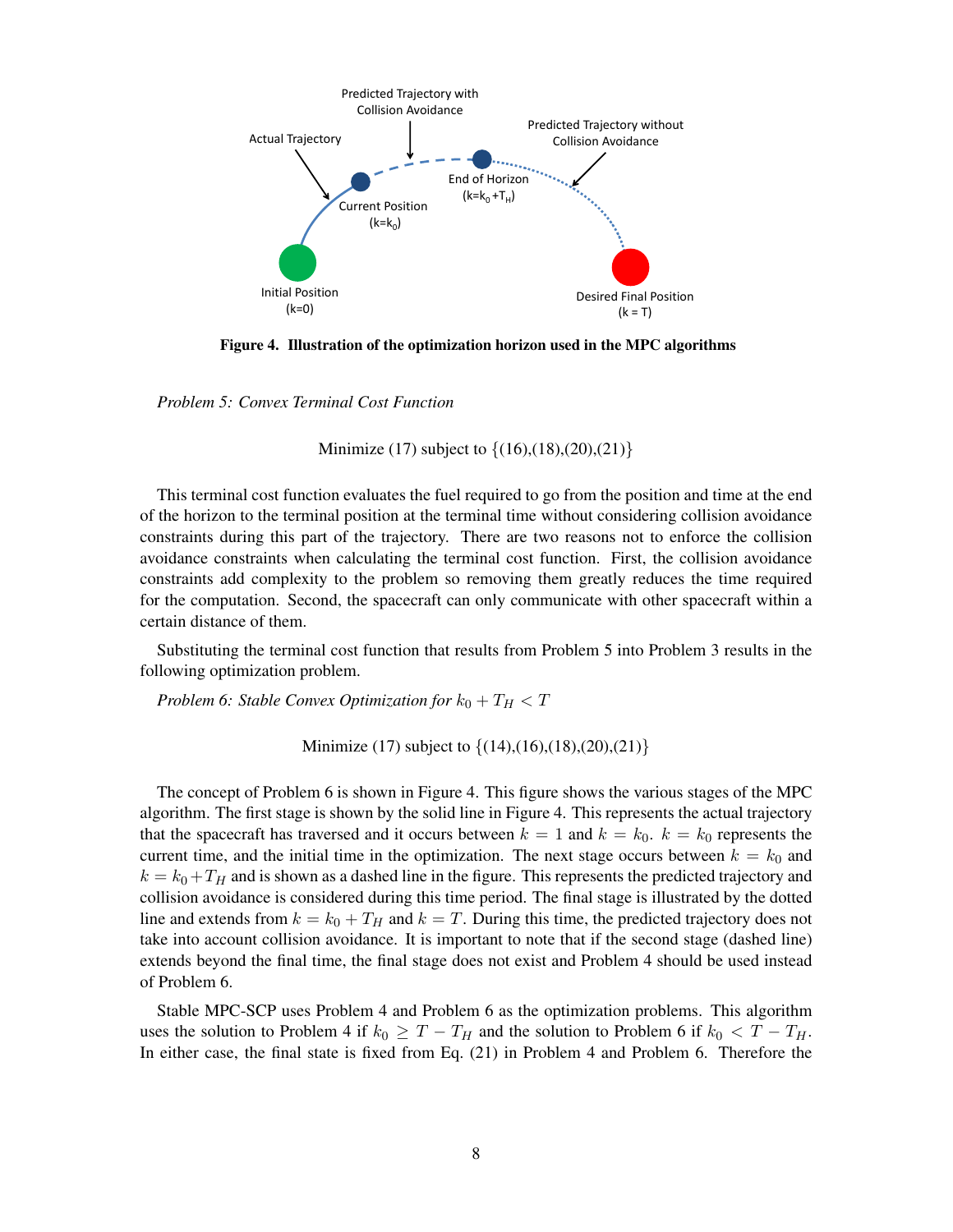trajectory is guaranteed to converge to the desired final state as long as the optimizations described in Problems 4 and 6 are feasible. The feasibility of the optimizations is discussed in the following subsection.

#### Feasibility

In order for the trajectories resulting from using Stable MPC-SCP to converge, the optimizations must be feasible. Infeasibility of the optimization can result for two reasons: The collision avoidance constraints cannot all be satisfied or the terminal constraint cannot be satisfied without violating the limit on the velocity and/or control vectors. The collision avoidance infeasibility arises because collision avoidance is only considered up to the horizon of the optimization and other spacecraft can only be detected if they are within the communication radius  $(R_{\text{comm}})$ . Therefore, collisions that occur after the optimization horizon or with spacecraft outside of the communication radius are not considered until a later time step. For this reason, several conditions are introduced to ensure that collision avoidance is guaranteed.

In order to guarantee feasibility, an artificial constraint is imposed on the problem in order to bound the distance that each spacecraft can move during each time step. This condition is written as follows.

<span id="page-8-0"></span>
$$
||D\mathbf{x}_j[k]|| \le V_{\text{max}} \qquad k = k_0, \dots, T, \qquad j = 1, \dots, N
$$
\n
$$
(22)
$$

where  $D = \begin{bmatrix} 0_{3\times3} & I_{3\times3} \end{bmatrix}$ . Adding this constraint to Problem 6 and Problem 4 yields Problem 7 and Problem 8, respectively.

*Problem 7: Feasible Convex Optimization for*  $k_0 + T_H < T$ 

Minimize [\(17\)](#page-5-3) subject to  $\{(14),(16),(18),(20),(21),(22)\}$  $\{(14),(16),(18),(20),(21),(22)\}$  $\{(14),(16),(18),(20),(21),(22)\}$  $\{(14),(16),(18),(20),(21),(22)\}$  $\{(14),(16),(18),(20),(21),(22)\}$  $\{(14),(16),(18),(20),(21),(22)\}$  $\{(14),(16),(18),(20),(21),(22)\}$  $\{(14),(16),(18),(20),(21),(22)\}$  $\{(14),(16),(18),(20),(21),(22)\}$  $\{(14),(16),(18),(20),(21),(22)\}$  $\{(14),(16),(18),(20),(21),(22)\}$  $\{(14),(16),(18),(20),(21),(22)\}$  $\{(14),(16),(18),(20),(21),(22)\}$ 

*Problem 8: Feasible Convex Optimization for*  $T - T_H \leq k_0 < T$ 

Minimize [\(17\)](#page-5-3) subject to  $\{(16),(18),(19),(20),(21),(22)\}$  $\{(16),(18),(19),(20),(21),(22)\}$  $\{(16),(18),(19),(20),(21),(22)\}$  $\{(16),(18),(19),(20),(21),(22)\}$  $\{(16),(18),(19),(20),(21),(22)\}$  $\{(16),(18),(19),(20),(21),(22)\}$  $\{(16),(18),(19),(20),(21),(22)\}$  $\{(16),(18),(19),(20),(21),(22)\}$  $\{(16),(18),(19),(20),(21),(22)\}$  $\{(16),(18),(19),(20),(21),(22)\}$  $\{(16),(18),(19),(20),(21),(22)\}$  $\{(16),(18),(19),(20),(21),(22)\}$  $\{(16),(18),(19),(20),(21),(22)\}$ 

Feasible MPC-SCP uses Problem 7 and Problem 8 as the optimization problems. This method uses the solution to Problem 7 if  $k_0 < T - T_H$  and the solution to Problem 8 if  $k_0 \geq T - T_H$ . Assuming that the original optimization problem described by Problem 2 is feasible, i.e. the initial and terminal constraints can be satisfied without violating the collision avoidance constraints, the following conditions ensure that the MPC-SCP algorithm is feasible :

Proposition 1: *Detectable Collisions* All spacecraft that can cause collisions within the current horizon are able to be detected if

<span id="page-8-1"></span>
$$
R_{\text{comm}} \ge \max\{2V_{\text{max}}T_H\Delta t, R_{\text{col}} + 2V_{\text{max}}\Delta t\} \tag{23}
$$

*Proof:* This first term on the right hand side guarantees that any spacecraft that could potentially cause a collision before the end of the MPC horizon is detected and therefore considered in the optimization. The length of the horizon is the number of time steps  $(T_H)$  multiplied by the length of each time step ( $\Delta t$ ). Additionally, the maximum relative velocity between two spacecraft is  $2V_{\text{max}}$ . Therefore, the maximum change in the relative distance between two spacecraft is given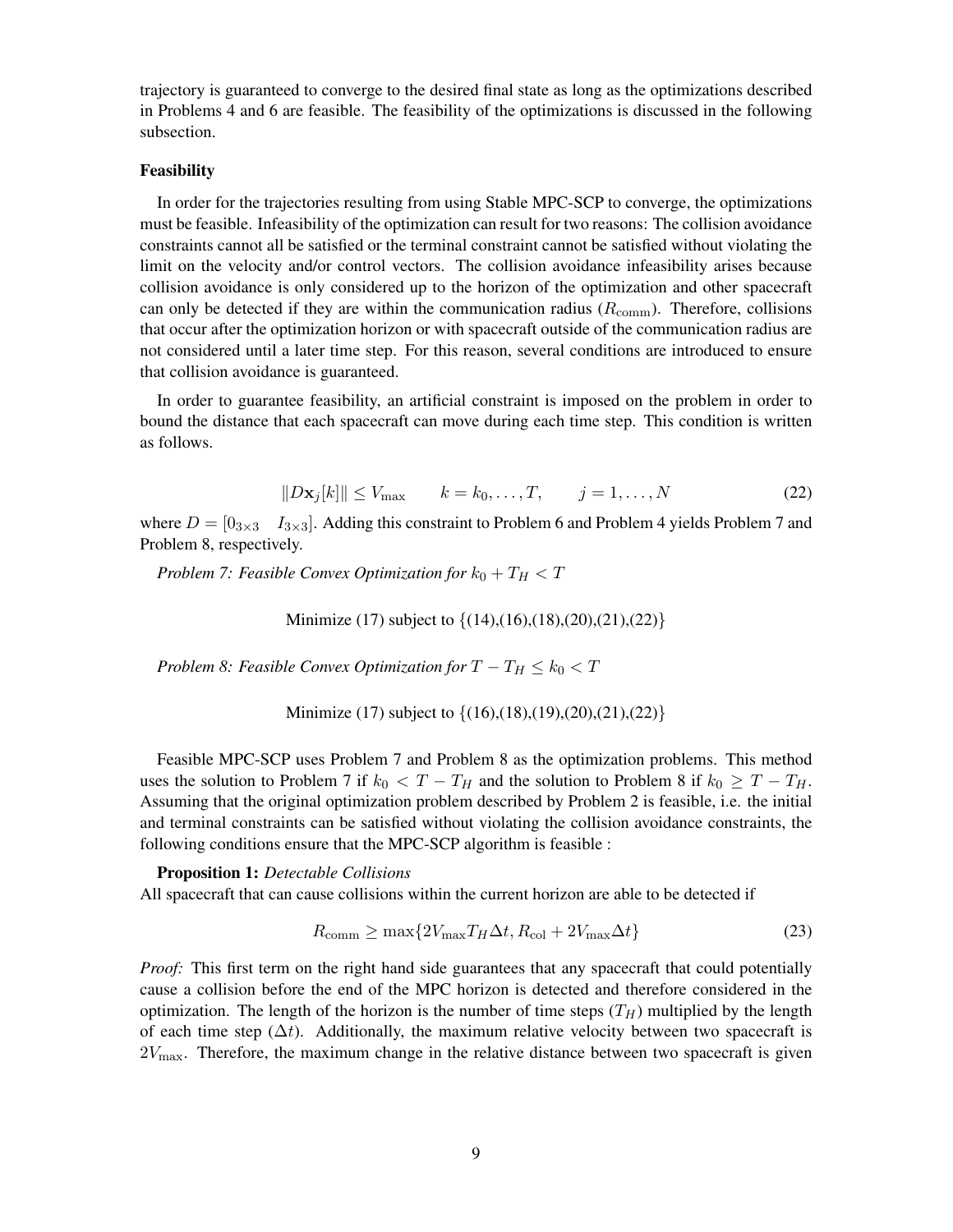by the first term on the right hand side of Eq. [\(23\)](#page-8-1). Any pair of spacecraft closer than this distance can potentially collide before the end of the MPC horizon. To ensure that all of these collisions are detected, the communication radius ( $R_{\text{comm}}$ ) must be at least as big as this distance. This establishes  $R_{\text{comm}} \geq 2V_{\text{max}}T_H\Delta t.$ 

This second term on the right hand side ensures that the initial position constraints for each optimization do not violate the collision avoidance constraints. To ensure this, every collision must be detected at least one time step before the collision occurs. As mentioned above, the maximum relative velocity between two spacecraft is  $2V_{\text{max}}$ . This means that the change in the relative distance between two spacecraft in one time step is  $2V_{\text{max}}\Delta t$ . This distance must be less than the difference between the communication radius ( $R_{\text{comm}}$ ) and the collision radius ( $R_{\text{col}}$ ). This establishes  $R_{\text{comm}} \geq R_{\text{col}} + 2V_{\text{max}}\Delta t$  and Eq. [\(23\)](#page-8-1).  $\Box$ 

Proposition 2: *Computational Feasibility* The new control sequence can be computed before the previous horizon is reached if

<span id="page-9-0"></span>
$$
t_{\rm run} \le T_H \Delta t \tag{24}
$$

*Proof:* Since collision avoidance is not enforced after the end of the MPC horizon, a new control sequence must be computed before the current control sequence reaches the end of the horizon. Otherwise, the control sequence will not necessarily avoid collisions. Therefore, the computation time of each step of the MPC algorithm  $(t_{run})$  must be less than the length of the MPC horizon  $(T_H \Delta t)$ . This results in Eq. [\(24\)](#page-9-0).  $\Box$ 

Propositions 1-2 ensure the optimizations in Feasible MPC-SCP have solutions. Since the optimizations performed by this algorithm are feasible, the collision avoidance constraints are satisfied and there are no collisions at the discrete time steps. However, there is still a possibility that collisions occur in between time steps when the collision avoidance constraints are not enforced. The following theorem addresses this issue.

#### Theorem 1: *Collision Avoidance between Time Steps*

If two spacecraft are collision free during two consecutive time steps k and  $k + 1$  and Eqs. [\(25\)](#page-9-1)–[\(26\)](#page-9-2) are satisfied, then the two spacecraft are collision free in the interval  $t \in [k\Delta t, (k+1)\Delta t]$ .

<span id="page-9-1"></span>
$$
V_{\text{max}} < \frac{R_{\text{col}}}{\Delta t} \tag{25}
$$

<span id="page-9-2"></span>
$$
R_{\rm col} \ge \begin{cases} \sqrt{(\bar{R}_{\rm col} + \frac{a^* \Delta t^2}{4})^2 + (V_{\rm max} \Delta t)^2 - \frac{(a^* \Delta t^2)^2}{4}} & \text{if } a^* < \min\{\frac{2V_{\rm max}}{\Delta t}, a_{\rm max}\} \\ \sqrt{(\bar{R}_{\rm col} + \frac{a_{\rm max} \Delta t^2}{4})^2 + (V_{\rm max} \Delta t)^2 - \frac{(a_{\rm max} \Delta t^2)^2}{4}} & \text{else if } a_{\rm max} < \frac{2V_{\rm max}}{\Delta t} \\ \bar{R}_{\rm col} + \frac{V_{\rm max} \Delta t}{2} & \text{else} \end{cases} \tag{26}
$$

where

<span id="page-9-3"></span>
$$
a^* = \frac{2}{\sqrt{3}} \sqrt{\frac{R_{\text{col}}^2}{\Delta t^4} - \frac{V_{\text{max}}^2}{\Delta t^2}}
$$
(27)

*Proof:* The Feasible MPC-SCP algorithm guarantees that the trajectories are collision free at the discrete time steps. However, the trajectories must also be collision free in between time steps in order to guarantee collision-free trajectories. The first step to ensuring that collisions do not occur in between time steps is to establish a condition which prevents two spacecraft from passing through each other. Two spacecraft can move by a relative distance of  $2V_{\text{max}}\Delta t$  in one time step. This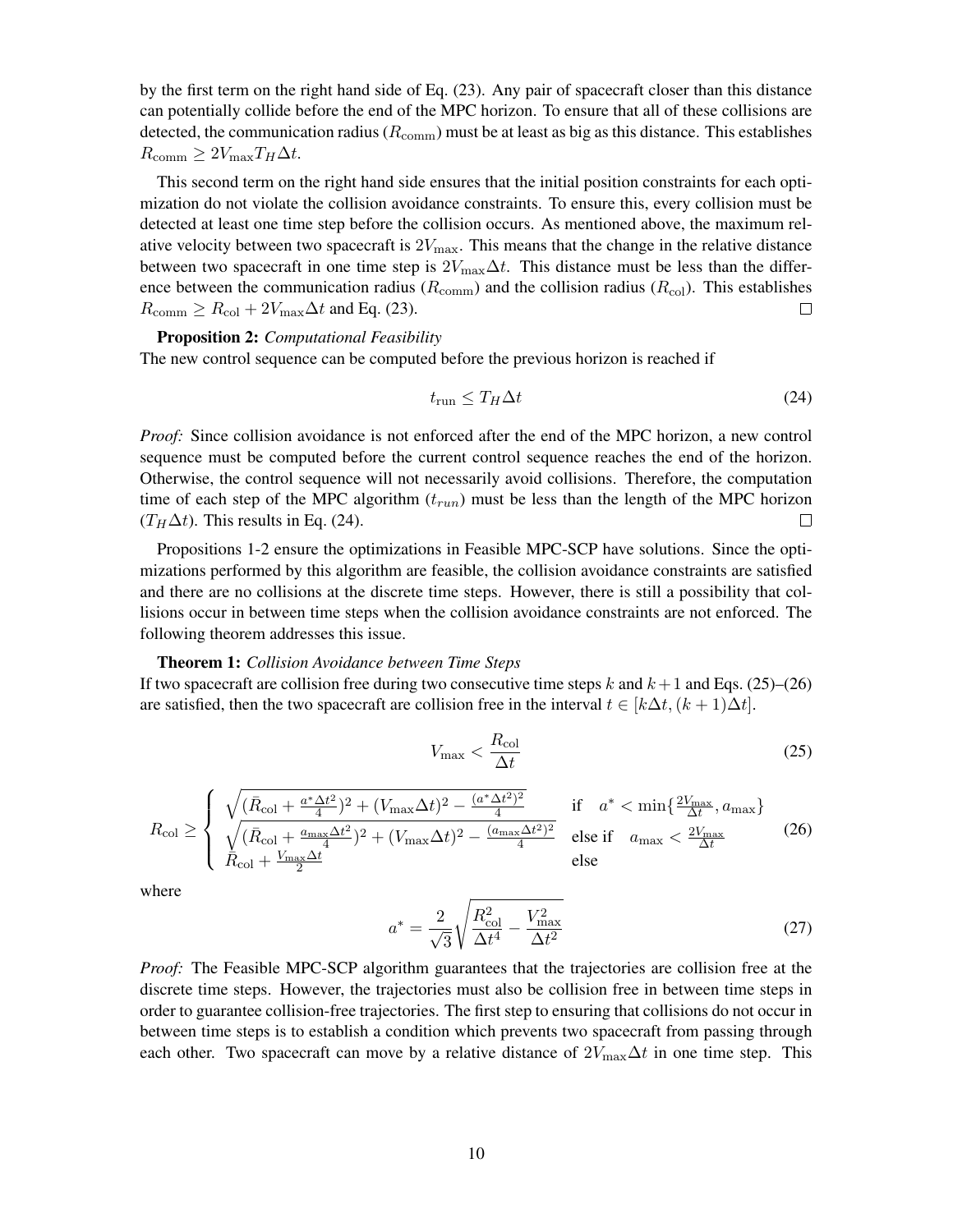

<span id="page-10-0"></span>Figure 5. Illustration of the worst case scenario for collisions in between time steps

distance must be less than twice the collision radius  $(R_{\text{col}})$  to prevent the spacecraft from passing through each other. This establishes Eq. [\(25\)](#page-9-1).

Now that the spacecraft cannot pass through each other, the minimum possible relative distance between the spacecraft is established for a given  $(V_{\text{max}}, a_{\text{max}})$  where  $V_{\text{max}}$  is the maximum allowable velocity and  $a_{\text{max}}$  is the maximum allowable acceleration, which includes acceleration due to both the control and the dynamics. The discretization method uses a constant acceleration in between time steps. Consider this scenario from the reference frame centered at spacecraft  $j$  as shown in Figure [5.](#page-10-0) In this figure, the subscript  $i|j$  denotes the location of spacecraft i with respect to j where  $i \in \mathcal{N}_j$ . In the worst case scenario, the distance between the two spacecraft is  $R_{\text{col}}$  at both time steps and both the relative velocity and acceleration vectors are in the plane defined by spacecraft j and the initial and final positions of spacecraft i. This scenario is depicted in Figure [5](#page-10-0) and the distances in Eqs. [\(28\)](#page-10-1)–[\(31\)](#page-10-2) are defined in this figure.

Since the acceleration vector is constant, the minimum distance  $(\bar{R}_{\text{col}})$  occurs when the problem is symmetric as shown in Figure [5.](#page-10-0)

$$
L = 2V_{\text{max}} \cos \phi \Delta t \tag{28}
$$

<span id="page-10-4"></span><span id="page-10-3"></span><span id="page-10-2"></span><span id="page-10-1"></span>
$$
b = \sqrt{R_{\rm col}^2 - (\frac{L}{2})^2}
$$
 (29)

$$
d = V_{\text{max}} \sin \phi \Delta t - a \frac{\Delta t^2}{4}
$$
 (30)

$$
\bar{R}_{\rm col} = b - d \tag{31}
$$

where L is length of the segment connecting the position of spacecraft i relative to spacecraft j at time steps k and  $k + 1$ , b is the minimum distance between this segment and spacecraft j, d is the distance between the line segment measured by  $L$  and the point of closest approach of spacecraft  $i$ relative to spacecraft j, and  $\phi$  is the angle between the initial velocity vector and the line segment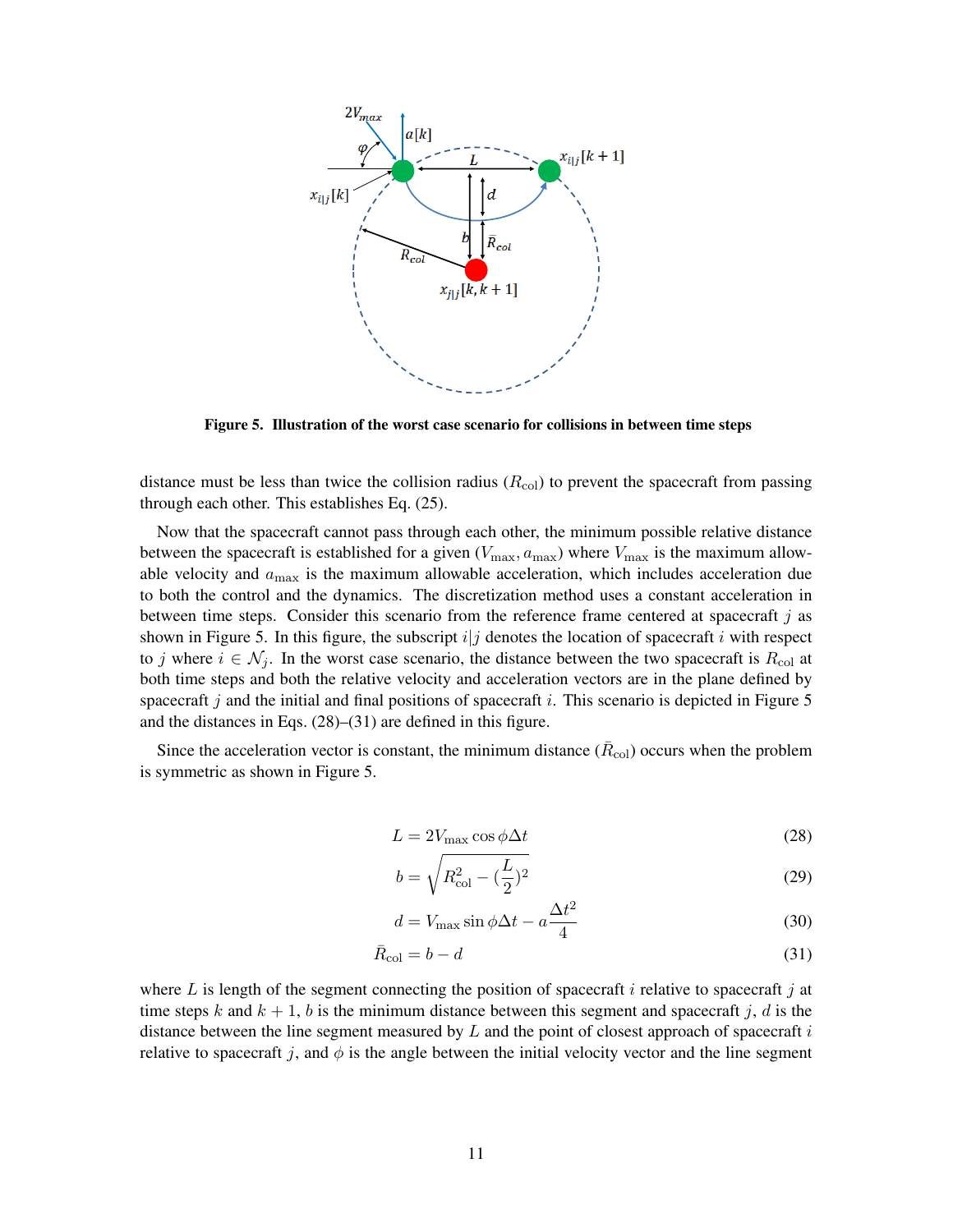measured by L. Since the closest distance occurs at  $\frac{\Delta t}{2}$  due to symmetry, the velocity in the direction of the acceleration vector must be zero at this time.

<span id="page-11-0"></span>
$$
2V_{\text{max}}\sin\phi = a\Delta t\tag{32}
$$

This equation holds for  $a \leq \frac{2V_{\text{max}}}{\Delta t}$ . Substituting Eq. [\(32\)](#page-11-0) into Eq. [\(30\)](#page-10-3) results in

<span id="page-11-1"></span>
$$
d = \frac{a\Delta t^2}{4} \tag{33}
$$

Additionally, solving Eq. [\(32\)](#page-11-0) for sin  $\phi$  and substituting it into the identity  $\cos^2 \phi = 1 - \sin^2 \phi$ yields

<span id="page-11-2"></span>
$$
\cos^2 \phi = 1 - \frac{a^2 \Delta t^2}{4V_{\text{max}}^2} \tag{34}
$$

<span id="page-11-5"></span><span id="page-11-4"></span>(37)

Combining Eqs. [\(28\)](#page-10-1), [\(29\)](#page-10-4), [\(31\)](#page-10-2), [\(33\)](#page-11-1), and [\(34\)](#page-11-2) results in

<span id="page-11-3"></span>
$$
\bar{R}_{\rm col} = \sqrt{R_{\rm col}^2 - (V_{\rm max}\Delta t)^2 + \frac{a^2 \Delta t^4}{4}} - \frac{a\Delta t^2}{4}
$$
\n(35)

To find the closest approach, Eq.  $(35)$  is minimized with respect to a. Taking the first and second derivatives yields

$$
\frac{d\bar{R}_{\text{col}}}{da} = (R_{\text{col}}^2 - (V_{\text{max}}\Delta t)^2 + \frac{a^2 \Delta t^4}{4})^{-\frac{1}{2}}(\frac{a \Delta t^4}{4}) - \frac{\Delta t^2}{4}
$$
\n
$$
\frac{d^2\bar{R}_{\text{col}}}{da^2} = -(R_{\text{col}}^2 - (V_{\text{max}}\Delta t)^2 + \frac{a^2 \Delta t^4}{4})^{-\frac{3}{2}}(\frac{a \Delta t^4}{4})^2 + (\frac{\Delta t^4}{4})(R_{\text{col}}^2 - (V_{\text{max}}\Delta t)^2 + \frac{a^2 \Delta t^4}{4})^{-\frac{1}{2}}
$$
\n(36)

Setting Eq. [\(36\)](#page-11-4) equal to zero establishes Eq. [\(27\)](#page-9-3) and rearranging Eq. [\(37\)](#page-11-5) shows that  $\frac{d^2 \bar{R}_{\text{col}}}{da^2} > 0$ if  $V_{\text{max}} < \frac{R_{\text{col}}}{\Delta t}$ . This condition has already been established in Eq. [\(25\)](#page-9-1). Therefore,  $a^*$  minimizes  $\overline{R}_{\text{col}}$  so long as  $a^* \leq \min\{a_{\text{max}}, \frac{2V_{\text{max}}}{\Delta t}\}\.$  In fact, the minimizing feasible a is the minimum of  $a^*$ ,  $a_{\text{max}}$  and  $\frac{2V_{\text{max}}}{\Delta t}$ . Substituting these three values into Eq. [\(35\)](#page-11-3) and solving for  $\bar{R}_{\text{col}}$  establishes the three conditions in Eq. [\(26\)](#page-9-2).  $\Box$ 

In addition to infeasibility caused by collision avoidance constraints, infeasibility can also arise due to the constraints on maximum velocity and control magnitudes. Once again, assume that the original optimization described by Problem 2 is feasible. It is possible that the MPC-SCP optimizations are infeasible even when the original problem is feasible. This occurs because the spacecraft have a limited communication radius in the MPC formulation and, therefore, cannot detect collisions occurring after the MPC horizon. This infeasibility is much more likely to occur in situations where the maximum velocity and/or control are achieved in the original problem. Therefore, the swarm reconfiguration should be strictly feasible with respect to the maximum velocity and control constraints when solved using Problem 2. Additionally,  $V_{\text{max}}$  is an artificial constraint that was introduced to guarantee collision avoidance. Therefore, it is an optimization parameter rather than a value determined by the problem. To reduce the likelihood that the maximum velocity causes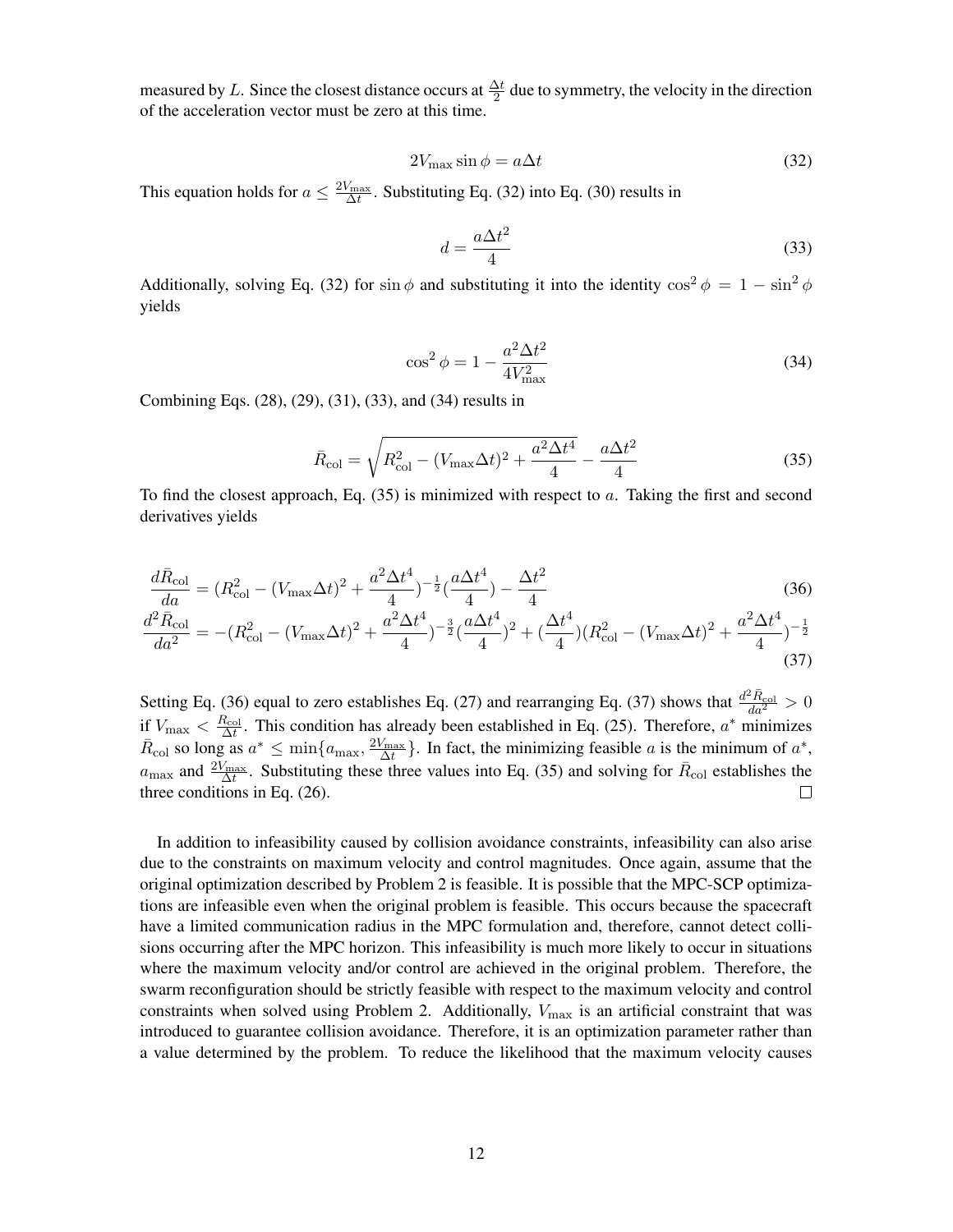infeasibility,  $V_{\text{max}}$  should be chosen to be as large as possible while still satisfying Propositions 1-2 and Theorem 1.

These methods will greatly reduce the probability that infeasibility will occur but do not guarantee that it cannot happen. If the optimization is infeasible due to maximum velocity or control constraints, the final time can be extended to make the optimization feasible. This can be done in a few different ways depending on the swarm reconfiguration. First, the final time can be extended by a fraction of an orbit without adjusting the final position. This is desirable if the elapsed time of the reconfiguration is critical. The drawback to this method is that it is not as fuel efficient as other options since most of the spacecraft will have to adjust their trajectories for the new final time. The next option is to extend the final time and adjust the final position to the position on the  $J_2$ -invariant orbit where the spacecraft would have been if the optimization was completed as planned. This saves both time and fuel but requires an extra calculation for the updated terminal positions. Finally, the final time can be extended by a full orbit. This option is fuel efficient compared to the first one but requires more time. Any of these options will result in a feasible problem but the mission will dictate which one is the most practical.

*Remark 1:*

When uncertainties are included in the system, forcing the spacecraft to reach a terminal position is unrealistic. Therefore, the terminal constraint can be relaxed to the following condition.

$$
\|\mathbf{x}_j[T] - \mathbf{x}_{j,f}\| \le \delta \tag{38}
$$

where  $\delta > 0$  is the radius of a ball around  $x_{j,f}$  which must contain the terminal position of spacecraft j.

#### NUMERICAL SIMULATIONS

In this section, simulations of the swarm reconfiguration are presented using the MPC algorithm developed in this paper. The MPC algorithm is compared to an open-loop optimization and the fuel efficiency and accuracy of the trajectories are compared. A formation reconfiguration with 10 spacecraft is solved using Feasible MPC-SCP and the results are compared to an open-loop optimization.

All of the simulations are run with a reference orbit having the following initial orbital elements: 6878 km semimajor axis, 0 eccentricity, 45 deg inclination, 60 deg right ascension , 0 deg argument of perigee, and 0 deg true anomaly. Additionally, the length of the transfer,  $t_f$ , is 5677 s, or one orbit and the SCP algorithm is considered to be converged for errors less than  $\epsilon = 10^{-3}$ . In all the simulations, the initial and terminal conditions,  $x_{i,0}$  and  $x_{i,f}$ , respectively, are determined by randomly generating the positions and then applying the  $J_2$ -invariant conditions from out prior work<sup>[2](#page-18-1)</sup> to determine the desired velocities. All of the convex optimizations were performed using  $Cvx.<sup>19</sup>$  $Cvx.<sup>19</sup>$  $Cvx.<sup>19</sup>$ 

The simulation results for the 10 spacecraft formation reconfiguration are shown in Figure [6](#page-13-0) and Table [1.](#page-14-0) Both MPC and the open-loop algorithms were run for collision radii  $(R_{\text{col}})$  of 150 m, a time step ( $\Delta t$ ) of 60 s and an optimization horizon (T<sub>H</sub>) of 3 time steps. The x – y projection of the trajectories resulting from these algorithms are shown in Figure [6.](#page-13-0)

Figure [6a](#page-13-0) shows the reconfiguration trajectories for 10 spacecraft using both MPC and open-loop algorithms. In some cases, such as the green dashed trajectory, the MPC and open-loop methods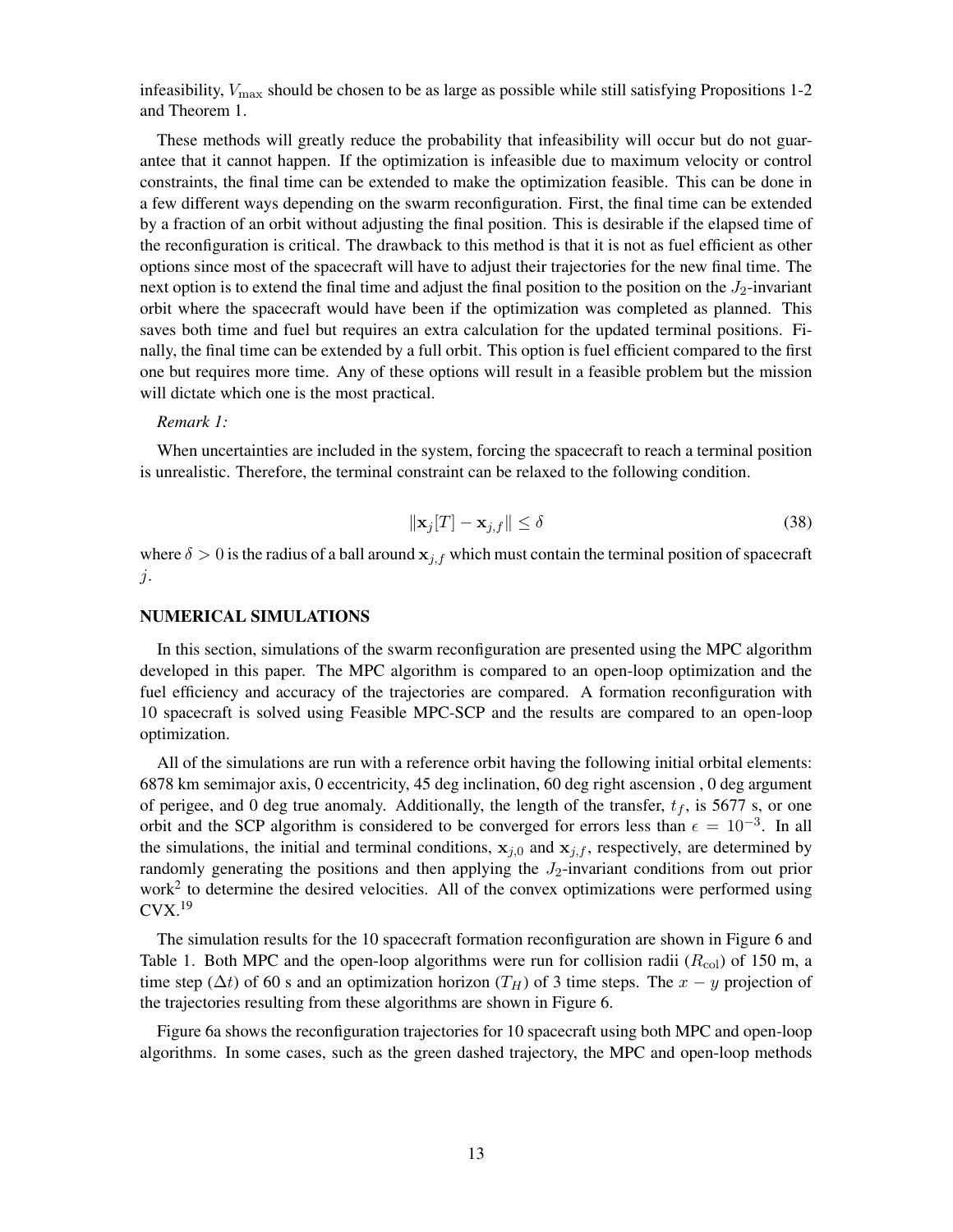

<span id="page-13-0"></span>Figure 6. x-y projection of the reconfiguration of 10 spacecraft using MPC and open-loop algorithms

produce different results. This is due to the linearization and discretization errors that arise from converting the optimization to convex form. In the open-loop case, these errors are not accounted for and the resulting trajectory may not reach the terminal state. On the other hand, the MPC algorithm uses real-time positions to calculate the remaining trajectory so the terminal error is much smaller. These errors are shown for a single spacecraft in Figure [6b](#page-13-0). The MPC algorithm (solid line) reaches a terminal position (circle) that is less than 50 mm from the desired terminal state (star). This is over two orders of magnitude better than the open-loop trajectory (dotted line), which reaches a terminal position (square) over 5 m from the desired state. The terminal errors for the other spacecraft, along with fuel usage are shown in Table [1.](#page-14-0)

Table [1](#page-14-0) shows the terminal position error and fuel usage for each spacecraft for both the MPC and open-loop trajectories. On average, the terminal error decreases by almost two orders of magnitude when the MPC algorithm is used instead of the open-loop optimization. However, the fuel usage required to correct for these errors using MPC is about 7% more than the fuel usage of the open-loop method. It is important to note, that the increase in fuel consumption is largely due to spacecraft 2. The reason for this has to do with the decentralized communication in the MPC algorithm. In the MPC algorithm, spacecraft only consider collisions up to the end of the horizon, which is 3 time steps in this simulation. In Figure [6,](#page-13-0) spacecraft 2 (solid red line) performs a large maneuver when the MPC algorithm is used. This maneuver occurs because a future collision is detected and must be avoided in less than three time steps. This maneuver requires a large amount of fuel and does not occur in the open-loop case because the communication is centralized and all collisions are known at the initial time. Additionally, the MPC algorithm satisfies the collision avoidance constraints when nonlinear, continuous dynamics are used to simulate the motion. This is not necessarily true for the open-loop case. While the open-loop trajectories are collision free, the actual trajectories that result from simulating the open-loop control do not necessarily satisfy the collision avoidance requirements. Overall, the MPC algorithm greatly improves the accuracy of the terminal state, decentralizes the communication of the swarm, and guarantees collision avoidance with the only disadvantage being a small increase in fuel consumption.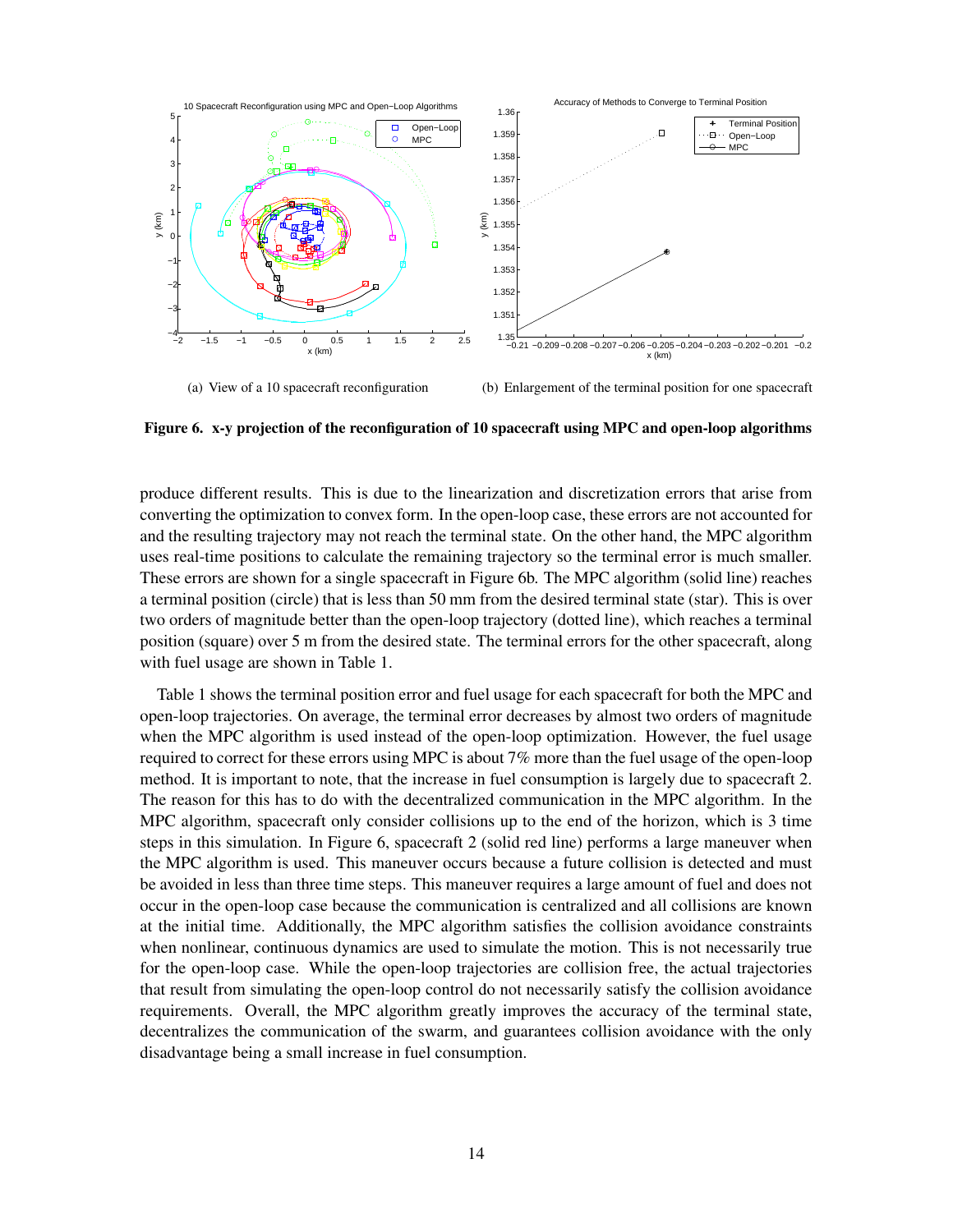| Algorithm Performance                |                |                 |                    |
|--------------------------------------|----------------|-----------------|--------------------|
| Algorithm                            | Spacecraft     | Fuel Cost (m/s) | Terminal Error (m) |
| Feasible MPC-SCP                     |                | 1.451           | 0.014              |
|                                      | $\overline{2}$ | 2.067           | 0.013              |
|                                      | 3              | 0.415           | 0.022              |
|                                      | $\overline{4}$ | 1.146           | 0.027              |
|                                      | $\overline{5}$ | 3.171           | 0.050              |
|                                      | 6              | 4.047           | 0.024              |
|                                      | $\overline{7}$ | 3.635           | 0.041              |
|                                      | $\overline{8}$ | 2.648           | 0.036              |
|                                      | 9              | 1.081           | 0.004              |
|                                      | 10             | 2.754           | 0.089              |
|                                      | average        | 2.242           | 0.032              |
| Open-Loop Optimization <sup>17</sup> | 1              | 1.4491          | 0.818              |
|                                      | $\overline{2}$ | 0.893           | 3.577              |
|                                      | $\overline{3}$ | 0.410           | 0.608              |
|                                      | $\overline{4}$ | 1.048           | 2.294              |
|                                      | $\overline{5}$ | 3.149           | 2.741              |
|                                      | 6              | 4.009           | 3.607              |
|                                      | $\overline{7}$ | 3.602           | 5.249              |
|                                      | 8              | 2.633           | 3.376              |
|                                      | 9              | 1.076           | 0.163              |
|                                      | 10             | 2.736           | 0.494              |
|                                      | average        | 2.100           | 2.293              |

<span id="page-14-0"></span>Table 1. Simulation results for the reconfiguration of a 10 spacecraft formation using decentralized SCP algorithms

The previous simulation demonstrated the advantages of the MPC algorithm compared to the open-loop method. In the next simulation, the conditions in Propositions 1-2 and Theorem 1 are enforced to ensure that the algorithm is feasible and avoids collisions between time steps. This simulation has the same parameters as the previous one with the following exceptions:  $V_{\text{max}} =$ 0.005 km/s,  $U_{\text{max}} = 0.001 \text{ km/s}^2$ ,  $R_{\text{comm}} = 2 \text{ km}$ ,  $T_H = 12$ , and  $\Delta t = 15 \text{ s}$ . The results of this simulation are shown in Figure [7.](#page-15-0)

In this simulation, the average fuel use is 2.164 m/s and the average terminal error is 0.003 m. Both of these values are improvements compared to the previous simulation, which used larger time steps. With a smaller time step, the spacecraft can execute maneuvers more often. Therefore, it makes sense that both the accuracy and fuel efficiency are improved. The decrease in time step size does increase the number of variables in the optimizations, which increases the run time. However, even with the small time steps, the average computation time is about 12 s, which is on the order of one time step and much shorter than the horizon length. Therefore, the simulation is computationally feasible and produces better results than the simulation with larger time steps and no guarantees about feasibility.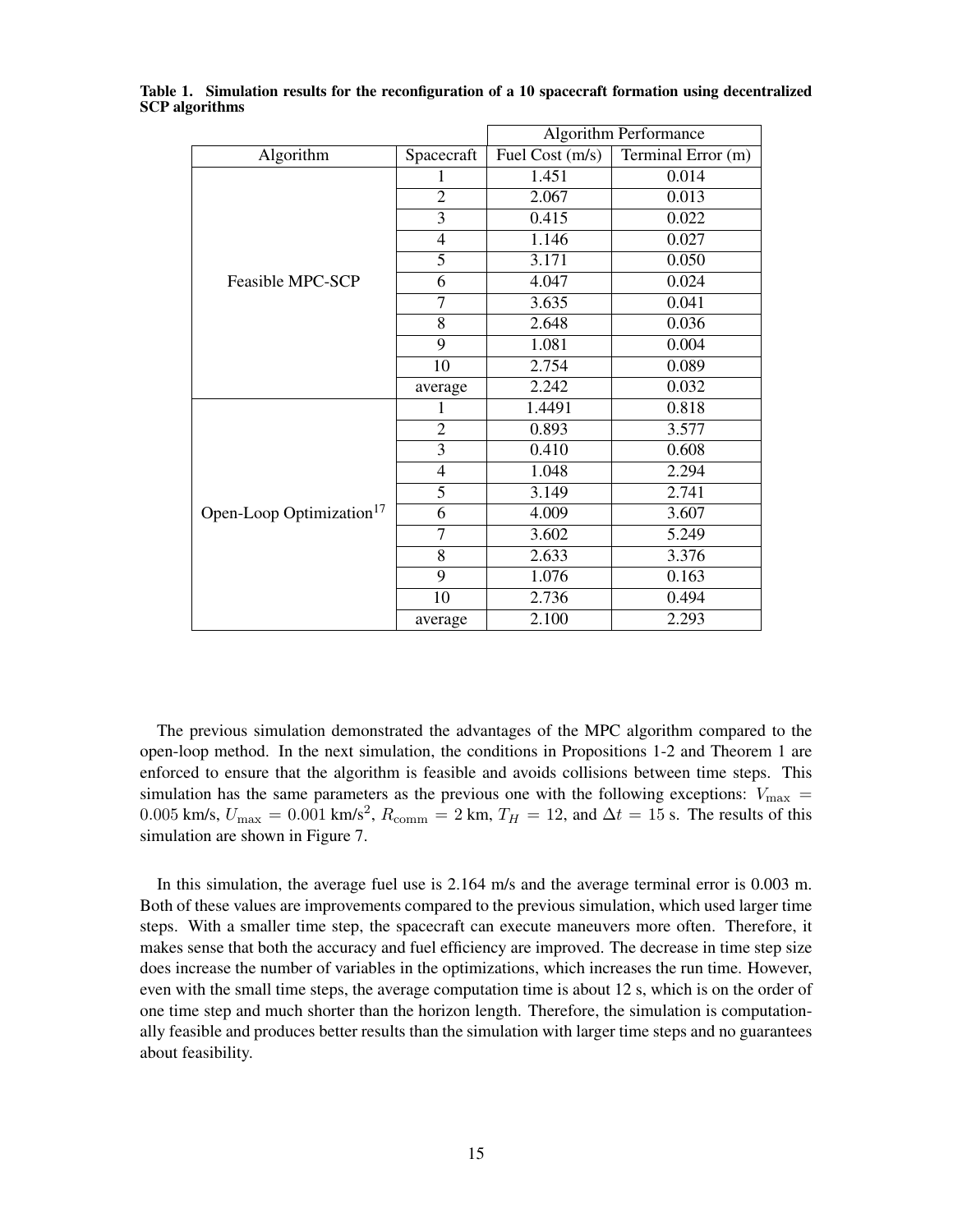<span id="page-15-0"></span>

Figure 7. x-y projection of the reconfiguration of 10 spacecraft using MPC with 15 s time steps

#### **CONCLUSION**

In this paper, the swarm reconfiguration was solved using a MPC algorithm with a SCP optimization. The swarm reconfiguration was first written as a convex optimization problem and then the problem was formulated with a receding horizon and MPC was applied. Using MPC decreased the size of the optimizations that needed be solved, which allowed smaller time steps in the optimizations. By using smaller time steps and shorter horizons, the MPC algorithm restricted the distance each spacecraft could travel during one optimization. This allowed us to relax the communication requirements on each spacecraft by considering communication between two spacecraft only if they were within a certain distance from one another.

In order to ensure that the trajectories resulting from the MPC optimizations converged to the terminal states, the terminal cost function was converted to a convex optimization problem with a terminal constraint. This constraint ensured that if the optimization was feasible, it would satisfy the terminal conditions. Also, an upper bound on the magnitude of the velocity was introduced so that two propositions could be developed to ensure that each of the spacecraft converged to their desired terminal positions and to show that the receding horizon optimizations had a solution. Additionally, a theorem was developed to guarantee that the spacecraft do not collide in between time steps.

These feasibility conditions were then applied to a randomly distributed swarm and the MPC algorithm was used to compute the optimal trajectories. These results performed well compared to the trajectories which result from solving a single optimization at the initial time. The MPC algorithm drove the spacecraft to within several mm of the desired terminal state despite the linearization and discretization errors of the optimization. On the other hand, the single optimization trajectory missed the desired terminal state by an average of 2 m. Additionally, the time required to run each optimization of the MPC algorithm was much less than the time required to solve for the entire trajectory at the initial time.

Swarms of spacecraft can be an extremely useful tool for interferometry and distributed sensing but in order for these missions to become practical, fuel and computationally efficient guidance and control algorithms must be developed. The fuel and computationally efficient MPC algorithm de-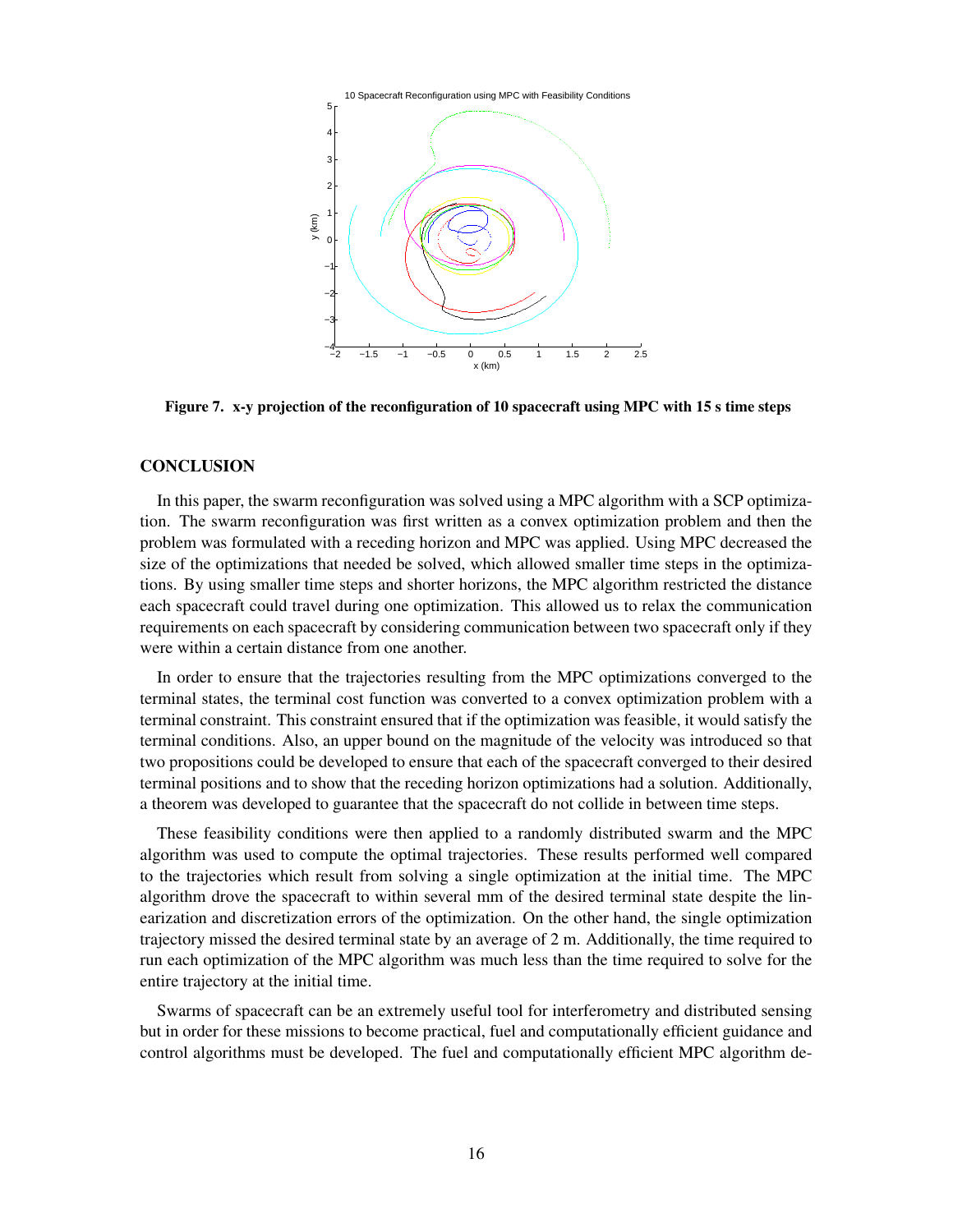veloped in this paper is a necessary step towards this goal. Due to the orders of magnitude increase in the number of spacecraft and decrease in the size of the spacecraft, fuel,communication, and computation requirements become very restrictive. The MPC algorithm developed in this paper enables swarms of spacecraft to change their formation using minimal fuel and computational resources.

## ACKNOWLEDGMENTS

This research was carried out in part at the Jet Propulsion Laboratory, California Institute of Technology, under a contract with the National Aeronautics and Space Administration. C 2013 California Institute of Technology. This work was supported by a NASA Office of the Chief Technologists Space Technology Research Fellowship. Government sponsorship acknowledged.

## **NOTATION**

| $J_2$                         | second harmonic coefficient of earth                                                  |
|-------------------------------|---------------------------------------------------------------------------------------|
| N                             | number of spacecraft                                                                  |
| $R_{\rm col}$                 | minimum distance between spacecraft to avoid a collision in the optimization          |
| $R_{\rm col}$                 | minimum distance between spacecraft to avoid a collision in reality                   |
| $R_{\rm comm}$                | maximum distance a spacecraft can communicate $(R_{\text{comm}} > R_{\text{col}})$    |
| T                             | total number of time steps                                                            |
| ${\mathcal T}_H$              | number of time steps in the model predictive control horizon                          |
| $U_{\rm max}$                 | maximum allowable magnitude of the control vector                                     |
| $V_{\rm max}$                 | maximum allowable magnitude of the relative velocity vector                           |
| $(\hat{X}, \hat{Y}, \hat{Z})$ | Earth centered inertial coordinate system                                             |
| $\boldsymbol{a}$              | magnitude of the acceleration vector                                                  |
| $a^\ast$                      | acceleration magnitude which minimizes the distance between two spacecraft            |
| $a_{\text{max}}$              | maximum possible acceleration of a spacecraft                                         |
| $\boldsymbol{h}$              | angular momentum                                                                      |
| $h_j(\mathbf{x}[k], k])$      | cost to transfer a spacecraft from $x[k]$ at time k to $x_f$ at T                     |
| i                             | orbit inclination                                                                     |
| $\boldsymbol{k}$              | time step $k$                                                                         |
| $k_0$                         | time step at the start of the model predictive control horizon                        |
| $k_{J2}$                      | $\frac{3}{2}J_2\mu R_e^2$ , $2.633 \times 10^{10}$ [km <sup>5</sup> /s <sup>2</sup> ] |
| œ                             | orbital element vector                                                                |
| $\mathfrak{r}$                | geocentric distance                                                                   |
| $r_{jZ}$                      | distance from satellite to equator                                                    |
| t                             | time                                                                                  |
| $t_f$                         | final time $(t_f = T\Delta t)$                                                        |
| $t_{run}$                     | time required to compute the optimization                                             |
| $\Delta t$                    | length of time step                                                                   |
| u                             | control vector in local vertical, local horizontal frame                              |
| $v_x$                         | radial velocity                                                                       |
| $\mathbf x$                   | state vector in local vertical, local horizontal frame                                |
| $\mathbf{x}_0$                | state vector at initial time                                                          |
| $\mathbf{x}_f$                | state vector at final time                                                            |
|                               | oto wooton of anogoganity                                                             |

 $x_j$  state vector of spacecraft j

 $x_{\text{MPC}}$  state vector at the start of the model predictive control horizon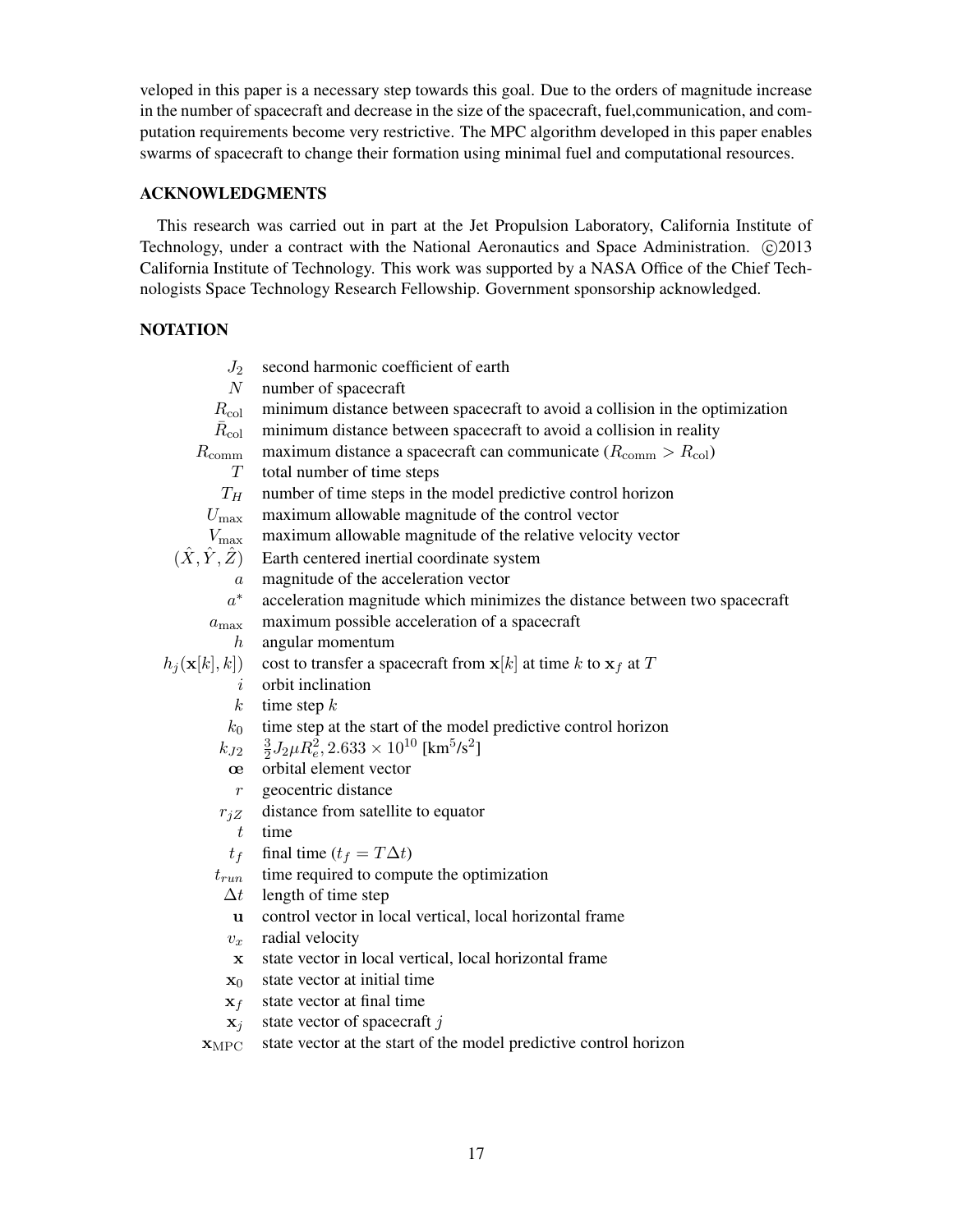- $\bar{x}$  nominal state vector
- $(x, y, z)$  coordinate values in the local vertical, local horizontal coordinate system
- $(\hat{x}, \hat{y}, \hat{z})$  unit vectors of the local vertical, local horizontal coordinate system
	- $\Omega$  right ascension of the ascending node
	- $\alpha_x$  angular acceleration of coordinate system about x-axis
	- $\alpha_z$  angular acceleration of coordinate system about z-axis
	- $\theta$  argument of latitude
	- $\omega_x$  rotation rate of coordinate system about x-axis
	- $\omega_y$  rotation rate of coordinate system about y-axis
	- $\omega_z$  rotation rate of coordinate system about z-axis
	- $\|\cdot\|$  2-norm of a vector

### APPENDIX: LINEARIZATION AND DISCRETIZATION OF RELATIVE DYNAMICS

The equations of motion for spacecraft in the LVLH frame  $(\ell_j = (x_j, y_j, z_j)^T)$  are<sup>[28](#page-19-13)</sup>

<span id="page-17-0"></span>
$$
\ddot{\ell}_j = -2\mathbf{S}(\omega)\dot{\ell}_j - \mathbf{g}(\ell_j, \mathbf{\omega}) + \mathbf{u}_j \tag{39}
$$

The translational dynamics of spacecraft in the LVLH frame is described by Eq. [\(39\)](#page-17-0) with

$$
\mathbf{g}(\boldsymbol{\ell}, \mathbf{\omega}) = \begin{bmatrix} \eta_j^2 - \omega_z^2 & -\alpha_z & \omega_x \omega_z \\ \alpha_z & \eta_j^2 - \omega_z^2 - \omega_x^2 & -\alpha_x \\ \omega_x \omega_z & \alpha_x & \eta_j^2 - \omega_x^2 \end{bmatrix} \boldsymbol{\ell} + (\zeta_j - \zeta) \begin{pmatrix} \sin i \sin \theta \\ \sin i \cos \theta \\ \cos i \end{pmatrix} + \begin{pmatrix} r(\eta_j^2 - \eta^2) \\ 0 \\ 0 \end{pmatrix}
$$
(40)

where

$$
\zeta = \frac{2k_{J2}\sin i \sin \theta}{r^4} \qquad \zeta_j = \frac{2k_{J2}r_{jZ}}{r_j^5}
$$
  

$$
\eta^2 = \frac{\mu}{r^3} + \frac{k_{J2}}{r^5} - \frac{5k_{J2}\sin^2 i \sin^2 \theta}{r^5} \qquad \eta_j^2 = \frac{\mu}{r_j^3} + \frac{k_{J2}}{r_j^5} - \frac{5k_{J2}r_{jZ}^2}{r_j^7}
$$
  

$$
r_j = \sqrt{(r+x_j)^2 + y_j^2 + z_j^2} \qquad r_{jZ} = (r+x_j)\sin i \sin \theta + y_j \sin i \cos \theta + z_j \cos i
$$
  
(41)

$$
\omega_x = -\frac{k_{J2}\sin 2i \sin \theta}{hr^3} \qquad \omega_y = 0 \qquad \omega_z = \frac{h}{r^2}
$$
  

$$
\alpha_x = -\frac{k_{J2}\sin 2i \cos \theta}{r^5} + \frac{3v_x k_{J2}\sin 2i \sin \theta}{r^4 h} - \frac{8k_{J2}^2 \sin^3 i \cos i \sin^2 \theta \cos \theta}{r^6 h^2}
$$
  

$$
\alpha_z = -\frac{2hv_x}{r^3} - \frac{k_{J2}\sin^2 i \sin 2\theta}{r^5}
$$

The orbital parameters of the chief orbit (origin of the LVLH frame) are governed by the following equation of motion with  $J_2$  effects

$$
\dot{r} = v_x \qquad \dot{v}_x = -\frac{\mu}{r^2} + \frac{h^2}{r^3} - \frac{k_{J2}}{r^4} (1 - 3\sin^2 i \sin^2 \theta) \n\dot{h} = -\frac{k_{J2} \sin^2 i \sin 2\theta}{r^3} \qquad \dot{\Omega} = -\frac{2k_{J2} \cos i \sin^2 \theta}{hr^3} \n\dot{i} = -\frac{k_{J2} \sin 2i \sin 2\theta}{2hr^3} \qquad \dot{\theta} = \frac{h}{r^2} + \frac{2k_{J2} \cos^2 i \sin^2 \theta}{hr^3}
$$
\n(42)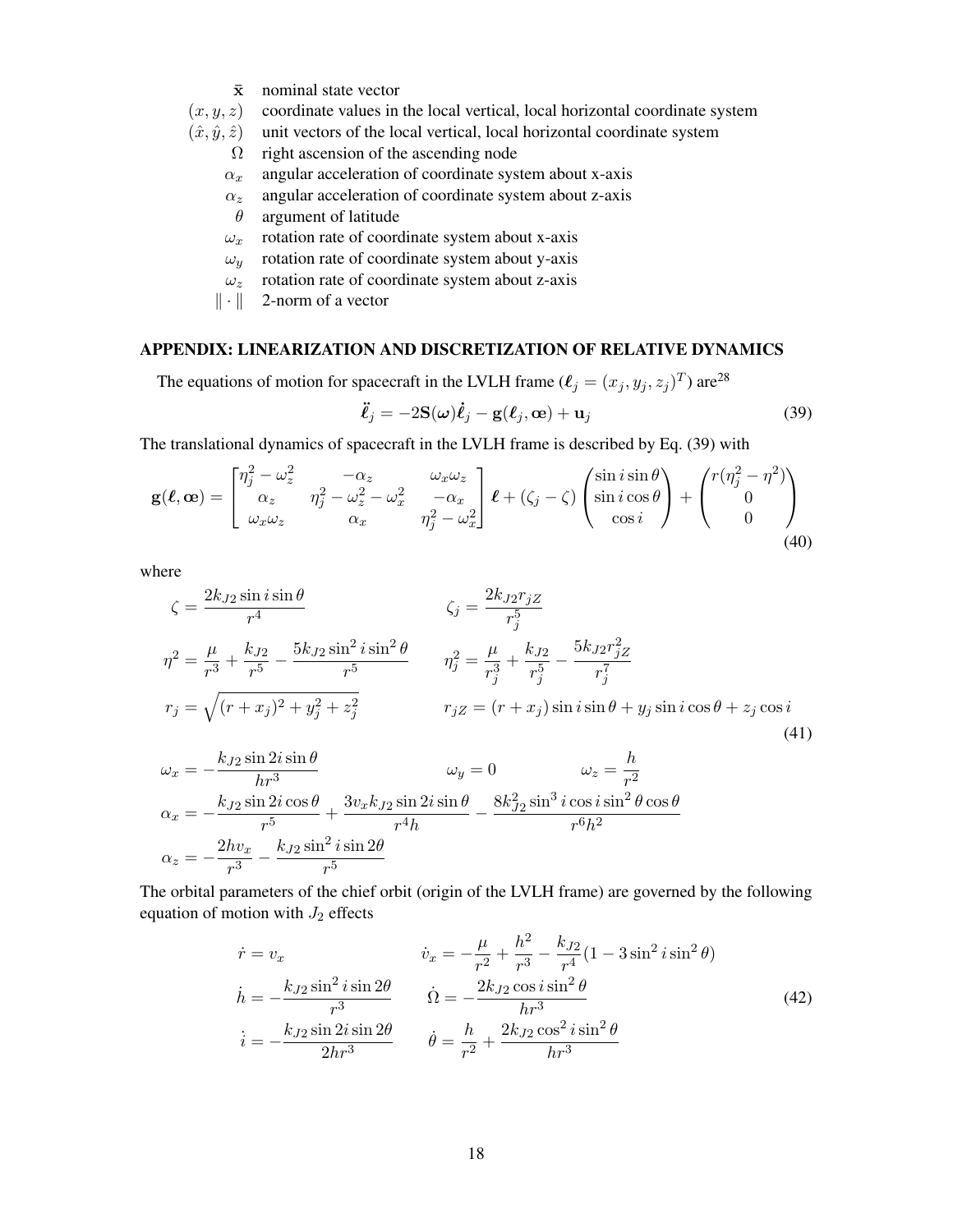Equation [\(39\)](#page-17-0) can be written as follows

$$
\dot{\mathbf{x}}_j = \mathbf{f}(\mathbf{x}_j, \mathbf{\omega}) + B\mathbf{u}_j \tag{43}
$$

where  $B = [\mathbf{0}_{3\times3} \; \mathbf{I}_{3\times3}]^T$ . Linearizing  $\mathbf{f}(\mathbf{x}_j, \mathbf{\omega})$  yields

$$
\mathbf{f}(\mathbf{x}_j, \mathbf{\omega}) \approx \mathbf{f}(\bar{\mathbf{x}}_j, \mathbf{\omega}) + \frac{\partial \mathbf{f}}{\partial \mathbf{x}_j} \bigg|_{\bar{\mathbf{x}}_j} (\mathbf{x}_j - \bar{\mathbf{x}}_j) = A(\bar{\mathbf{x}}_j, \mathbf{\omega}) \mathbf{x}_j + c(\bar{\mathbf{x}}_j, \mathbf{\omega})
$$
(44)

with

$$
A(\bar{\mathbf{x}}_j, \mathbf{\omega}) = \begin{bmatrix} \mathbf{0}_{3 \times 3} & \mathbf{I}_3 \\ -\frac{\partial \mathbf{g}}{\partial \mathbf{x}_j} \Big|_{\bar{\mathbf{x}}_j} & -2\mathbf{S}(\boldsymbol{\omega}) \end{bmatrix}, \quad c(\bar{\mathbf{x}}_j, \mathbf{\omega}) = \begin{bmatrix} \mathbf{0}_{3 \times 1} \\ -\mathbf{g}(\bar{\ell}_j, \mathbf{\omega}) + \frac{\partial \mathbf{g}}{\partial \mathbf{x}_j} \Big|_{\bar{\mathbf{x}}_j} & \bar{\mathbf{x}}_j \end{bmatrix}
$$
(45)

The discretized state space matrices are defined as

$$
A_d(\bar{\mathbf{x}}_j, \mathbf{\omega}) = e^{A(\bar{\mathbf{x}}_j, \mathbf{\omega})\Delta t}, \qquad B_d = \int_0^{\Delta t} e^{A(\bar{\mathbf{x}}_j, \mathbf{\omega})\tau} B \, d\tau, \qquad c_d = c(\bar{\mathbf{x}}_j, \mathbf{\omega})\Delta t \tag{46}
$$

#### REFERENCES

- <span id="page-18-0"></span>[1] S.-J. Chung and F. Y. Hadaegh, "Swarms of Femtosats for Synthetic Aperture Applications," *Proceedings of the Fourth International Conference on Spacecraft Formation Flying Missions & Technologies*, St-Hubert, Quebec, May 2011.
- <span id="page-18-1"></span>[2] D. Morgan, S.-J. Chung, L. Blackmore, B. Acikmese, D. Bayard, and F. Y. Hadaegh, "Swarm-Keeping Strategies for Spacecraft Under  $J_2$  and Atmospheric Drag Perturbations," *Journal of Guidance, Control*, *and Dynamics*, Vol. 35, No. 5, 2012, pp. 1492–1506.
- <span id="page-18-2"></span>[3] D. P. Scharf, F. Y. Hadaegh, and S. R. Ploen, "A Survey of Spacecraft Formation Flying Guidance and Control (Part I): Guidance," *Proceedings of the American Control Conference*, Jun. 2003, pp. 1733– 1739.
- <span id="page-18-3"></span>[4] D. P. Scharf, F. Y. Hadaegh, and S. R. Ploen, "A Survey of Spacecraft Formation Flying Guidance and Control (Part II): Control," *Proceedings of the American Control Conference*, Jun. 2004, pp. 2976–2984.
- <span id="page-18-4"></span>[5] R. M. Murray, "Recent Research in Cooperative Control of Multivehicle Systems," *Journal of Dynamic Systems, Measurement, and Control*, Vol. 51, 2007.
- <span id="page-18-5"></span>[6] A. Jadbabaie, J. Lin, and A. S. Morse, "Coordination of Groups of Mobile Autonomous Agents Using Nearest Neighbor Rules," *IEEE Transactions on Automatic Control*, Vol. 48, No. 6, 2003, pp. 2976– 2984.
- <span id="page-18-6"></span>[7] M. G. Earl and R. D'Andrea, "Iterative MILP Methods for Vehicle-Control Problems," *IEEE Transactions on Robotics*, Vol. 21, No. 6, 2005, pp. 1158–1167.
- <span id="page-18-7"></span>[8] A. V. Rao, "A Survey of Numerical Methods for Optimal Control," *Advances in the Astronautical Sciences*, Vol. 135, 2010, pp. 497–528.
- <span id="page-18-8"></span>[9] B. A. Conway, *Spacecraft Trajectory Optimization*. New York, USA: Cambridge Univ. Press, 2010.
- <span id="page-18-9"></span>[10] I. M. Ross and F. Fahroo, "Legendre Pseudospectral Approximations of Optimal Control Problems," *Lecture Notes in Control and Information Systems*, Vol. 295, 2003.
- <span id="page-18-10"></span>[11] A. Richards, Y. Kuwata, and J. How, "Experimental Demonstration of Real-time MILP Control," *AIAA Guidance, Navigation, and Control Conference*, Austin, Texas, August 2003.
- <span id="page-18-11"></span>[12] M. P. Vitus, V. Pradeep, G. M. Hoffman, S. L. Waslander, and C. J. Tomlin, "Tunnel-MILP: Path Planning with Sequential Convex Polytopes," *AIAA Guidance, Navigation, and Control Conference*, Honolulu, HI, August 2008.
- <span id="page-18-12"></span>[13] M. P. Vitus, S. L. Waslander, and C. J. Tomlin, "Locally Optimal Decomposition for Autonomous Obstacle Avoidance with the Tunnel-MILP Algorithm," *IEEE Conference on Decision and Control*, 2008, pp. 540–545.
- <span id="page-18-13"></span>[14] S. Boyd and L. Vandenberghe, *Convex Optimization*. Cambridge, U.K.: Cambridge Univ. Press, 2004.